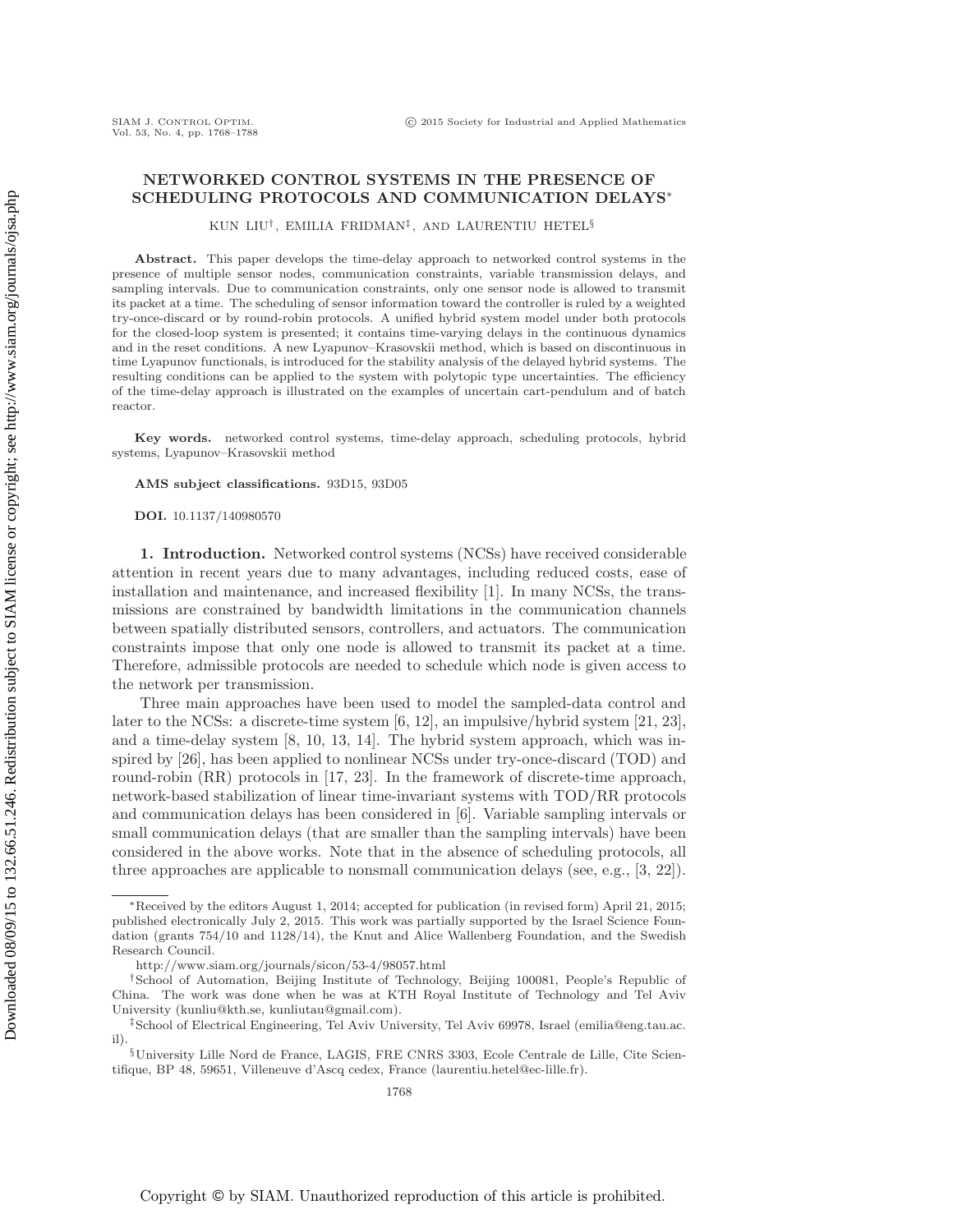The time-delay approach that was recently suggested in [\[19\]](#page-20-12) allowed, for the first time, to treat NCSs with  $N = 2$  sensor nodes under the RR protocol in the presence of nonsmall communication delays. The closed-loop system was presented as a switched system with two and ordered time-varying delays. Some preliminary results on time-delay approach for NCSs with  $N = 2$  sensor nodes and TOD scheduling were presented in [\[20\]](#page-20-13) (see also [\[18\]](#page-20-14) for the discrete-time case), where the closed-loop system was modeled as a hybrid delayed system. A time-dependent Lyapunov functional was introduced in [\[20\]](#page-20-13) to derive stability conditions for the hybrid delayed system.

Note that the extension from  $N = 2$  to a general  $N \geq 2$  sensor nodes is far from being straightforward. It yields the following challenges:

1. The switched system model with multiple ordered delays for RR protocol may lead to complicated conditions.

2. The time-dependent Lyapunov functional of [\[20\]](#page-20-13) is not applicable any more. In the present paper, we consider linear (probably, uncertain) NCS with additive essentially bounded disturbances in the presence of multiple sensor nodes, scheduling protocols, variable transmission delays, and sampling intervals. The main contribution of this paper is as follows:

- 1. We give a unified hybrid system model under both TOD and RR protocols for the closed-loop system that contains time-varying delays in the continuous dynamics and in the reset conditions.
- 2. A novel Lyapunov–Krasovskii method is introduced for the stability analysis of the hybrid delayed systems, which is based on discontinuous in time Lyapunov functionals. The resulting conditions are computationally simpler under both protocols than the existing ones in [\[19\]](#page-20-12).

Polytopic type uncertainties in the system model can be easily included in the analysis. The efficiency and advantages of the presented approach are illustrated by two examples. Some preliminary results were presented in [\[9\]](#page-20-15) and [\[20\]](#page-20-13).

*Notation.* Throughout the paper, the superscript  $T$  stands for matrix transposition,  $\mathbb{R}^n$  denotes the *n* dimensional Euclidean space with vector norm  $|\cdot|$ ,  $\mathbb{R}^{n \times m}$  is the set of all  $n \times m$  real matrices, and the notation  $P > 0$  for  $P \in \mathbb{R}^{n \times n}$  means that P is symmetric and positive definite. The symmetric elements of the symmetric matrix will be denoted by  $\ast$ , and  $\lambda_{\min}(P)$  denotes the smallest eigenvalue of matrix P. The space of functions  $\phi : [-\tau_M, 0] \to \mathbb{R}^n$ , which are absolutely continuous on  $[-\tau_M, 0]$ , have a finite limit  $\lim_{\theta\to 0^-} \phi(\theta)$ , and have square integrable first-order derivatives, is denoted by  $W[-\tau_M, 0]$  with the norm  $\|\phi\|_W = \max_{\theta \in [-\tau_M, 0]} |\phi(\theta)| + [\int_{-\tau_M}^0 |\dot{\phi}(s)|^2 ds]^{\frac{1}{2}}.$  $\mathbb{Z}_+$  and  $\mathbb N$  denote the set of nonnegative integers and positive integers, respectively.  $||w[t_0, t]||_{\infty}$  stands for the essential supremum of the Euclidean norm  $|w[t_0, t]|$ , where  $w : [t_0, t] \to \mathbb{R}^{n_w}$ . MATI and MAD denote maximum allowable transmission interval and maximum allowable delay, respectively.

### <span id="page-1-0"></span>**2. Problem formulation and the novel hybrid model.**

**2.1. The description of NCS.** Consider the system architecture in Figure 1 with plant

(1) 
$$
\dot{x}(t) = Ax(t) + Bu(t) + D\omega(t), \quad t \ge 0,
$$

where  $x(t) \in \mathbb{R}^n$  and  $u(t) \in \mathbb{R}^m$  denote the state and the control input, respectively;  $\omega(t) \in \mathbb{R}^q$  is the essentially bounded disturbance. Assume that there exists a real number  $\Delta > 0$  such that  $\|\omega[0, t]\|_{\infty} \leq \Delta$  for all  $t \geq 0$ . The system matrices A, B, and D can be uncertain with polytopic type uncertainties.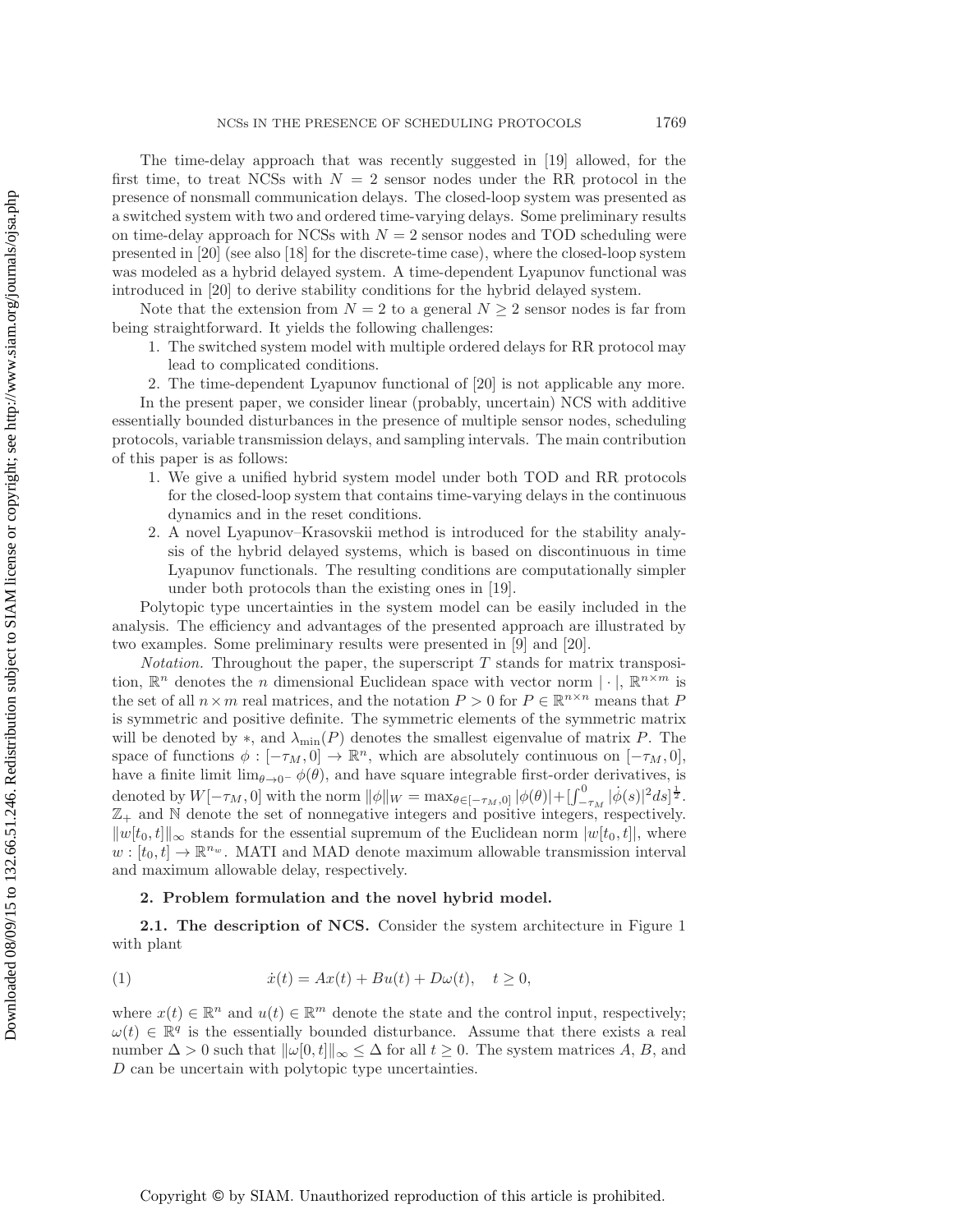

<span id="page-2-2"></span>FIG. 1. System architecture with N sensors.

The system is equipped with  $N$  distributed sensors, a controller, and an actuator, which are connected via the network. The measurements are given by  $y_i(t) = C_i x(t) \in$  $\mathbb{R}^{n_i}$  (*i* = 1, ..., *N*,  $\sum_{i=1}^{N} n_i = n_y$ ), which are sampled at  $s_k$ , satisfying

$$
(2) \t\t 0 = s_0 < s_1 < \cdots < s_k < \cdots, \quad k \in \mathbb{Z}_+, \lim_{k \to \infty} s_k = \infty.
$$

Then we denote  $C = [C_1^T \cdots C_N^T]^T$ ,  $y(t) = [y_1^T(t) \cdots y_N^T(t)]^T \in \mathbb{R}^{n_y}$ .

At each sampling instant  $s_k$ , one of the outputs  $y_i(s_k) \in \mathbb{R}^{n_i}$  is transmitted via the sensor network. We suppose that data loss does not occur and that the transmission of the information over the network experiences an uncertain, time-varying delay  $\eta_k$ . Then  $t_k = s_k + \eta_k$  is the updating time instant of the zero-order hold (ZOH) device.

Assume that the maximum sampling interval and the maximum delay between the sampling instant  $s_k$  and its updating instant  $t_k$  are bounded by MATI and MAD, respectively. Following [\[19\]](#page-20-12) and [\[22\]](#page-20-11), we allow the transmission delays to be nonsmall provided that the transmission order of data packets is maintained for reception. Assume that the network-induced delay  $\eta_k$  and the time span between the updating and the most recent sampling instants are bounded,

<span id="page-2-0"></span>(3) 
$$
t_{k+1} - t_k + \eta_k \leq \tau_M, \ 0 \leq \eta_m \leq \eta_k \leq \text{MAD}, \ k \in \mathbb{Z}_+,
$$

<span id="page-2-1"></span>where  $\tau_M$  denotes the maximum time span between the time

$$
(4) \t\t s_k = t_k - \eta_k
$$

at which the state is sampled and the time  $t_{k+1}$  at which the next update arrives at the destination. Here,  $\eta_m$  and MAD are known bounds and  $\tau_M = \text{MATI} + \text{MAD}$ . Note that MATI =  $\tau_M$  – MAD  $\leq \tau_M - \eta_m$ ,  $\eta_m > \frac{\tau_M}{2}$ , i.e.,  $\eta_m > \tau_M - \eta_m$  leads to MATI  $\leq \tau_M - \eta_m < \eta_m \leq \eta_k$ , which implies that the network delays are nonsmall. In the examples of section [6,](#page-14-0) we will show that our method is applicable for  $\eta_m > \frac{\tau_M}{2}$ .

**2.2. A hybrid model via the time-delay approach.** We will consider TOD and RR protocols that orchestrate the sensor data transmission. Denote by  $\hat{y}(s_k)$  =  $[\hat{y}_1^T(s_k) \cdots \hat{y}_N^T(s_k)]^T \in \mathbb{R}^{n_y}$  the output information submitted to the scheduling protocol. At each sampling instant  $s_k$ , one of the system nodes  $i \in \{1, ..., N\}$  is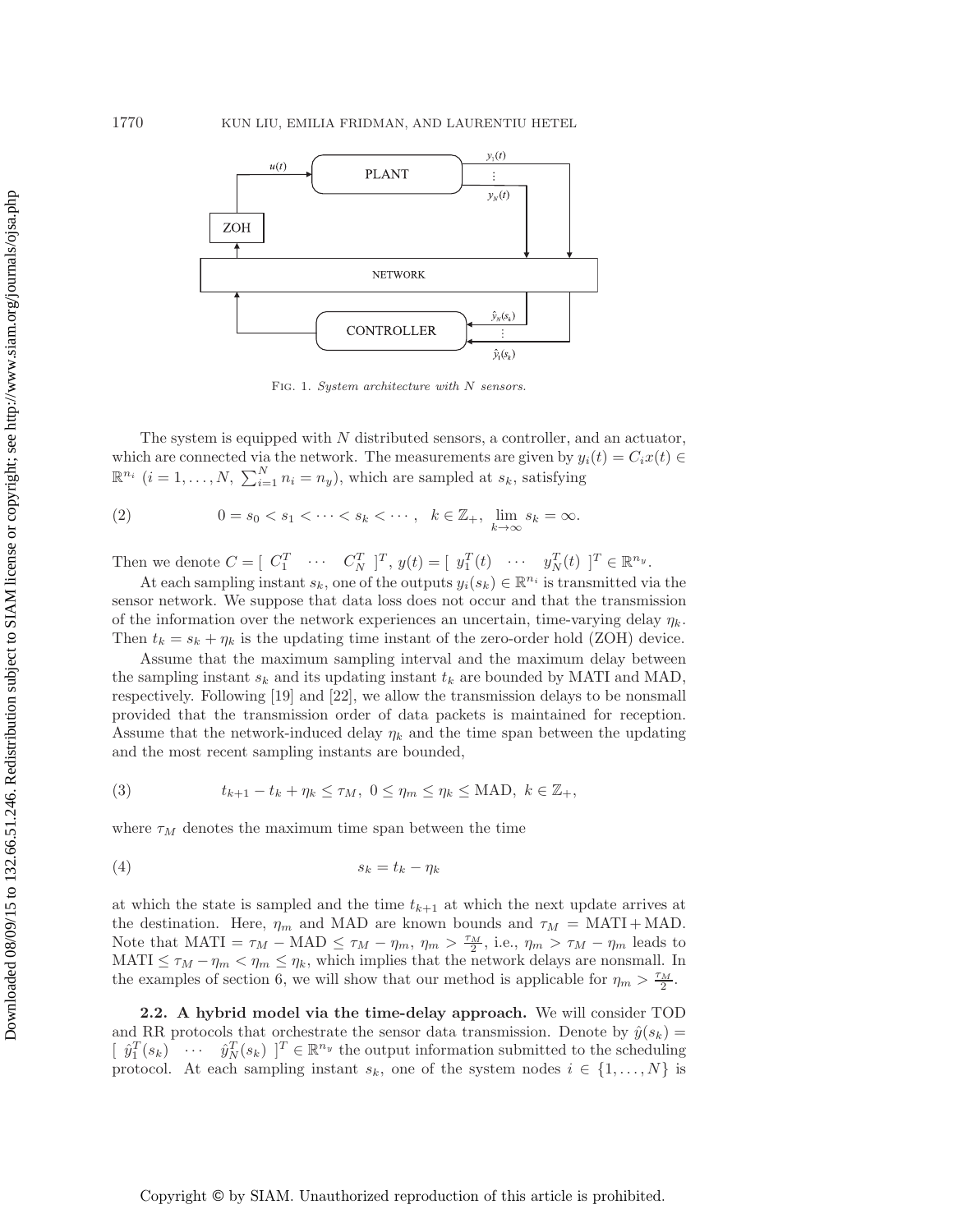active, that is, only one of  $\hat{y}_i(s_k)$  values is updated with the recent output  $y_i(s_k)$ . Let  $i_k^* \in \{1, \ldots, N\}$  denote the active output node at the sampling instant  $s_k$ , which will be chosen due to scheduling protocols. Then

<span id="page-3-0"></span>(5) 
$$
\hat{y}_i(s_k) = \begin{cases} y_i(s_k), & i = i_k^*, \\ \hat{y}_i(s_{k-1}), & i \neq i_k^*. \end{cases}
$$

The choice of  $i_k^*$  will be either periodic (in RR protocol) or will depend on the transmission error (in TOD protocol), which is defined below. Consider the error between the system output  $y(s_k)$  and the last available information  $\hat{y}(s_{k-1})$ :

(6) 
$$
e(t) = \text{col}\{e_1(t), \dots, e_N(t)\} \equiv \hat{y}(s_{k-1}) - y(s_k),
$$

$$
t \in [t_k, t_{k+1}), \ k \in \mathbb{Z}_+, \ \hat{y}(s_{-1}) \stackrel{\Delta}{=} 0, \ e(t) \in \mathbb{R}^{n_y}.
$$

It is supposed that the controller and the actuator are event-driven (in the sense that the controller and the ZOH update their outputs as soon as they receive a new sample). The most recent output information on the controller side is denoted by  $\hat{y}(s_k)$ .

**Static output feedback control.** Assume that there exists a matrix  $K =$  $[K_1 \cdots K_N], K_i \in \mathbb{R}^{m \times n_i}$  such that  $A + BKC$  is Hurwitz. Then, the static output feedback controller has a form

<span id="page-3-2"></span><span id="page-3-1"></span>
$$
u(t) = K\hat{y}(s_k), \quad t \in [t_k, t_{k+1}).
$$

So, due to [\(5\)](#page-3-0), the controller can be presented as

(7) 
$$
u(t) = K_{i_k^*} y_{i_k^*} (t_k - \eta_k) + \sum_{i=1, i \neq i_k^*}^N K_i \hat{y}_i (t_{k-1} - \eta_{k-1}), \ t \in [t_k, t_{k+1}),
$$

where  $i_k^*$  is the index of the active node at  $s_k$  and  $\eta_k$  is communication delay. We thus obtain the impulsive closed-loop model with the following continuous dynamics:

(8) 
$$
\dot{x}(t) = Ax(t) + A_1 x(t_k - \eta_k) + \sum_{i=1, i \neq i_k^*}^{N} B_i e_i(t) + D\omega(t),
$$

$$
\dot{e}(t) = 0, \quad t \in [t_k, t_{k+1}),
$$

where  $A_1 = BKC$ ,  $B_i = BK_i$ ,  $i = 1, ..., N$ .

Taking into account [\(6\)](#page-3-1), we obtain

$$
e_i(t_{k+1}) = \hat{y}_i(s_k) - y_i(s_{k+1}) = y_i(s_k) - y_i(s_{k+1})
$$
  
=  $C_i x(s_k) - C_i x(s_{k+1}), i = i_k^*,$ 

and

$$
e_i(t_{k+1}) = \hat{y}_i(s_k) - y_i(s_{k+1}) = \hat{y}_i(s_{k-1}) - y_i(s_{k+1})
$$
  
=  $\hat{y}_i(s_{k-1}) - y_i(s_k) + y_i(s_k) - y_i(s_{k+1})$   
=  $e_i(t_k) + C_i[x(s_k) - x(s_{k+1})], i \neq i_k^*, i \in \mathbb{N}.$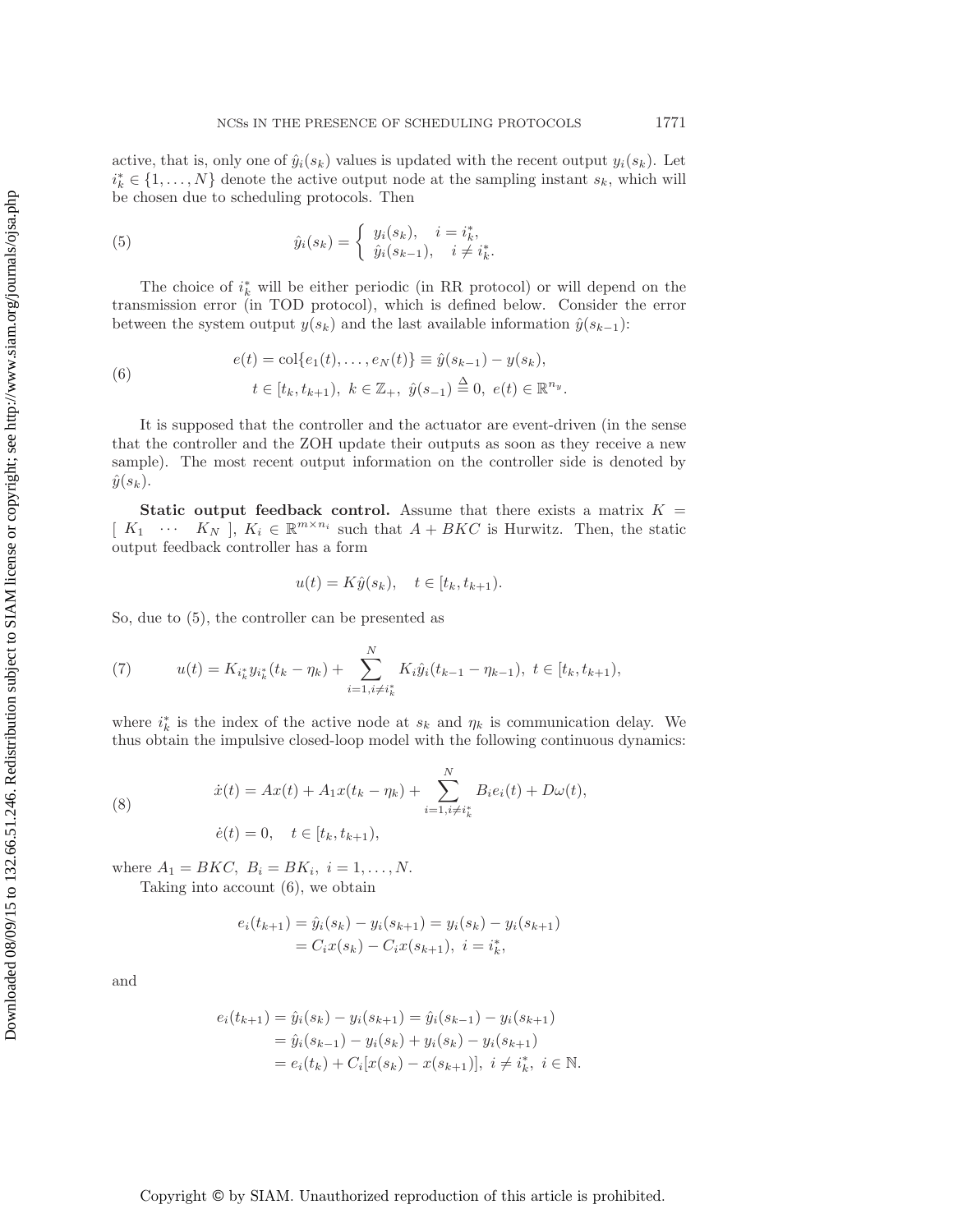<span id="page-4-0"></span>Thus, the delayed reset system is given by

(9) 
$$
x(t_{k+1}) = x(t_{k+1}^{-}),
$$

$$
e_i(t_{k+1}) = C_i[x(t_k - \eta_k) - x(t_{k+1} - \eta_{k+1})], i = i_k^*,
$$

$$
e_i(t_{k+1}) = e_i(t_k) + C_i[x(t_k - \eta_k) - x(t_{k+1} - \eta_{k+1})], i \neq i_k^*, i \in \mathbb{N}.
$$

Therefore,  $(8)–(9)$  $(8)–(9)$  $(8)–(9)$  is a *novel hybrid model* of the NCS. Since  $x(t_k-\eta_k) = x(t-\tau(t))$ for  $t \in [t_k, t_{k+1})$  with  $\tau(t) = t - t_k + \eta_k \in [\eta_m, \tau_M]$  (cf. [\(3\)](#page-2-0)), the hybrid system model [\(8\)](#page-3-2)–[\(9\)](#page-4-0) contains the piecewise-continuous delay  $\tau(t)$  in the continuous-time dynamics [\(8\)](#page-3-2). Even for  $\eta_k = 0$ , we have the delayed state  $x(t_k) = x(t - \tau(t))$  with  $\tau(t) = t - t_k$ .

*Remark* 2.1. In [\[17\]](#page-20-9) (in the framework of the hybrid systems approach), a piecewise-continuous error  $e(t) = \hat{y}(t_k) - y(t), t \in [s_k, s_{k+1}]$  is defined, which leads to the nondelayed continuous dynamics. The derivation of reset equations is based on the assumption of small communication delays, which is avoided in our approach. In our approach,  $e(t)$  is different: it is given by [\(6\)](#page-3-1) and is piecewise-constant. As a result, our hybrid model is different with the delayed continuous dynamics. Moreover, in the absence of scheduling protocols, the closed-loop system is given by nonhybrid system [\(8\)](#page-3-2), where  $e(t) \equiv 0$ . The latter is consistent with the time-delay model considered, e.g., in [\[13,](#page-20-6) [14\]](#page-20-7).

Note that in our model, the first updating time  $t_0$  corresponds to the time instant when the first data is received by the actuator. Assume that initial conditions for  $(8)-(9)$  $(8)-(9)$  $(8)-(9)$  are given by

$$
x_{t_0} \in W[-\tau_M, 0], \quad e(t_0) = -Cx(t_0 - \eta_0) = -Cx_0.
$$

**Dynamic output feedback control.** Assuming that the controller is directly connected to the actuator, consider a dynamic output feedback controller of the form

$$
\dot{x}_c(t) = A_c x_c(t) + B_c \hat{y}(s_k), \nu(t) = C_c x_c(t) + D_c \hat{y}(s_k), \quad t \in [t_k, t_{k+1}), \ k \in \mathbb{Z}_+,
$$

where  $x_c(t) \in \mathbb{R}^{n_c}$ ,  $A_c, B_c, C_c$ , and  $D_c$  are the matrices with appropriate dimensions. Let  $e_i(t)(i = 1, \ldots, N)$  be defined by [\(6\)](#page-3-1). The closed-loop system can be presented in the form of  $(8)-(9)$  $(8)-(9)$  $(8)-(9)$ , where x,  $e_i$ , and the matrices are changed by the ones with the bars as follows:

$$
\bar{x} = \begin{bmatrix} x \\ x_c \end{bmatrix}, \ \bar{A} = \begin{bmatrix} A & BC_c \\ 0_{n_c \times n} & A_c \end{bmatrix}, \ \bar{B}_i = \begin{bmatrix} BD_c \\ B_c \end{bmatrix}, \ \bar{D} = \begin{bmatrix} D \\ 0_{n_c \times q} \end{bmatrix},
$$
\n
$$
\bar{A}_1 = \begin{bmatrix} BD_cC & 0_{n \times n_c} \\ B_cC & 0_{n_c \times n_c} \end{bmatrix}, \ \bar{C}_1 = \begin{bmatrix} C_1 & 0 \\ 0 & 0 \end{bmatrix}, \ \bar{C}_i \in \mathbb{R}^{n_y \times (n+n_c)},
$$
\n
$$
\bar{C}_2 = \begin{bmatrix} 0_{n \times n_1} & C_2^T & 0 \\ 0_{n_c \times n_1} & 0 & 0 \end{bmatrix}^T, \dots, \bar{C}_N = \begin{bmatrix} 0 & C_N^T \\ 0 & 0 \end{bmatrix}^T,
$$
\n
$$
\bar{e}_1(t) = [e_1^T(t) \ 0]^T, \ \bar{e}_2(t) = [0_{1 \times n_1} \ e_2^T(t) \ 0]^T, \dots \bar{e}_N(t) = [0 \ e_N^T(t)]^T, \ \bar{e}_i(t) \in \mathbb{R}^{n_y}.
$$

## **2.3. Scheduling protocols.**

**TOD protocol.** In the TOD protocol, the output node  $i \in \{1, ..., N\}$  with the greatest (weighted) error will be granted the access to the network.

DEFINITION 2.2 (weighted TOD protocol). Let  $Q_i > 0 (i = 1, ..., N)$  be some *weighting matrices. At the sampling instant* sk*, the* weighted TOD protocol *is a*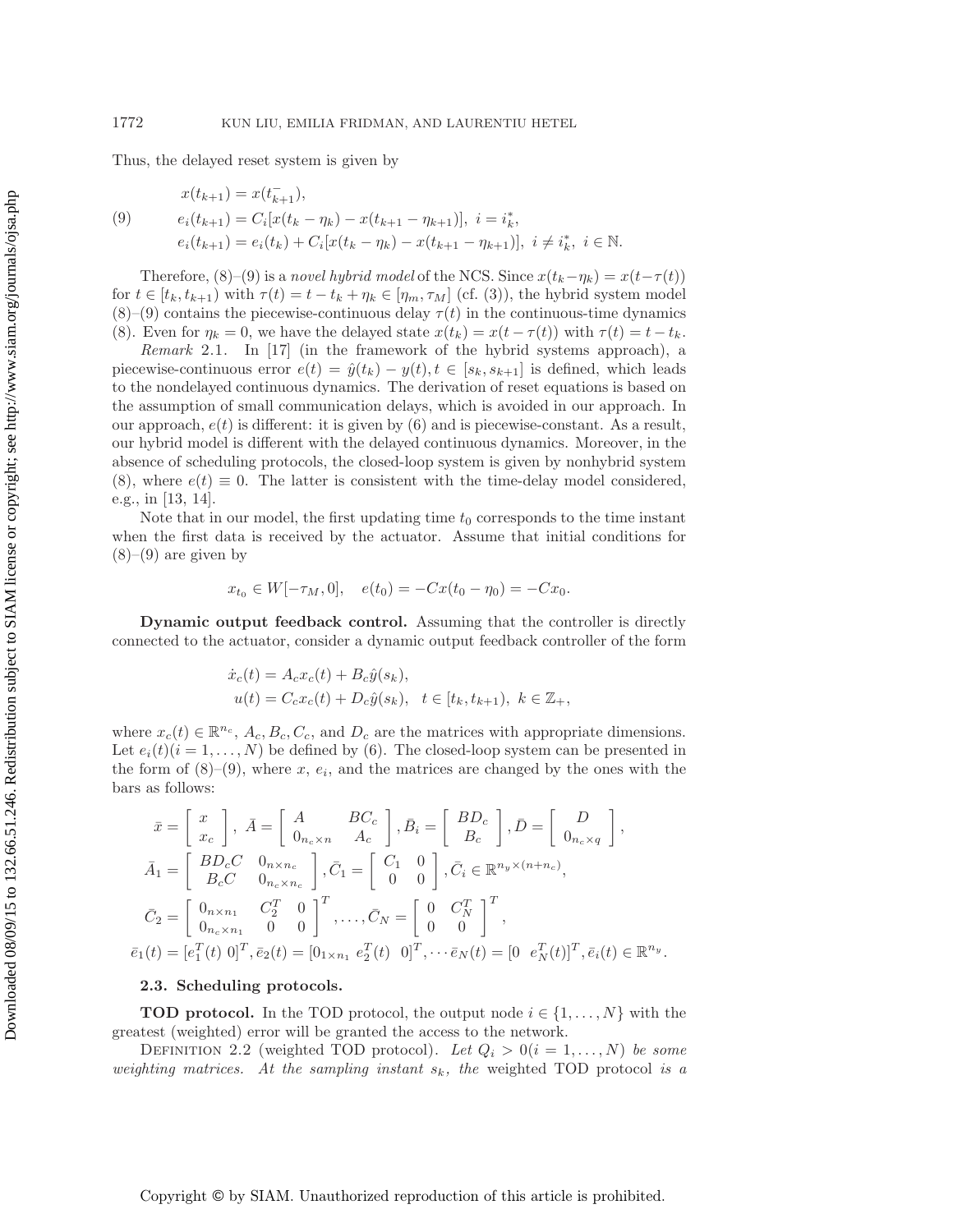<span id="page-5-0"></span> $\mathit{protocol}$  for which the active output node with the index  $i_k^*$  is defined as any index that *satisfies*

(10) 
$$
|\sqrt{Q}_{i_k^*}e_{i_k^*}(t)|^2 \ge |\sqrt{Q}_i e_i(t)|^2, \ t \in [t_k, t_{k+1}), \ k \in \mathbb{Z}_+, \ i = 1, \ldots, N.
$$

A possible choice of  $i_k^*$  is given by

<span id="page-5-1"></span>
$$
i_k^* = \min \left\{ \arg \max_{i \in \{1, ..., N\}} |\sqrt{Q}_i(\hat{y}_i(s_{k-1}) - y_i(s_k))|^2 \right\}.
$$

The conditions for computing the weighting matrices  $Q_1, \ldots, Q_N$  will be given in Theorem [3.2](#page-9-0) below.

*Remark* 2.3. For the implementation of the TOD protocol in wireless networks, we refer to [\[4\]](#page-20-16).

**RR protocol.** The active output node is chosen periodically:

(11) 
$$
i_k^* = i_{k+N}^* \text{ for all } k \in \mathbb{Z}_+,
$$

$$
i_j^* \neq i_l^* \text{ for } 0 \leq j < l \leq N-1.
$$

*Remark* 2.4. Note that another model for the closed-loop system under RR protocol was given in [\[19\]](#page-20-12). The model in [\[19\]](#page-20-12) is a switched system with ordered delays  $\tau_1(t) < \cdots < \tau_N(t)$ , where  $\tau_i(t) = t - t_{k-i+1} + \eta_{k-i+1}, i = 1, \ldots, N$ . A Lyapunov-Krasovskii analysis of the latter model is based on the standard time-independent Lyapunov functional for interval delay.

*Remark* 2.5. The inclusion of packet dropouts under scheduling protocols is relatively easy if one assumes that there is an additional perfect (without packet dropouts) feedback channel to send a reception/dropout acknowledgement to the active sensor and if this acknowledgement is completed within one sampling period. Then, as in [\[17\]](#page-20-9), packet dropouts can be modeled as prolongations of the transmission interval.

Definition 2.6. *The hybrid system* [\(8\)](#page-3-2)–[\(9\)](#page-4-0) *with essentially bounded disturbance*  $\omega$  *is said to be partially input-to-state stable (ISS) with respect to* x *(or* x-ISS) *if there exist constants*  $b > 0$ ,  $\delta > 0$ , and  $c > 0$  *such that the following holds for*  $t \ge t_0$ *:* 

$$
|x(t)|^2 \le be^{-\delta(t-t_0)} \left[ ||x_{t_0}||_W^2 + |e(t_0)|^2 \right] + c||\omega[t_0, t]||_{\infty}^2
$$

*for the solutions of the hybrid system initialized with*  $x_{t_0} = \phi \in W[-\tau_M, 0]$  *and*  $e(t_0) \in \mathbb{R}^{n_y}$ . The hybrid system [\(8\)](#page-3-2)–[\(9\)](#page-4-0) is ISS if additionally the following bound is *valid for*  $t \geq t_0$ *:* 

$$
|e(t)|^2 \le be^{-\delta(t-t_0)} \left[ ||x_{t_0}||_W^2 + |e(t_0)|^2 \right] + c||\omega[t_0, t]||_{\infty}^2.
$$

Our objective is to derive linear matrix inequality (LMI) conditions for the partial ISS of the hybrid system  $(8)$ – $(9)$  with respect to the variable of interest x. In [\[5\]](#page-20-17), the notion of partial stability was also used. In section [3](#page-6-0) below, ISS of [\(8\)](#page-3-2)–[\(9\)](#page-4-0) under TOD protocol with N sensor nodes will be studied. For  $N = 2$ , less restrictive conditions will be derived in section [4,](#page-10-0) and it will be shown that the same conditions guarantee  $x$ -ISS of  $(8)-(9)$  $(8)-(9)$  $(8)-(9)$  under the RR protocol. In section [5,](#page-11-0) the latter conditions will be extended to the RR protocol with  $N \geq 2$ .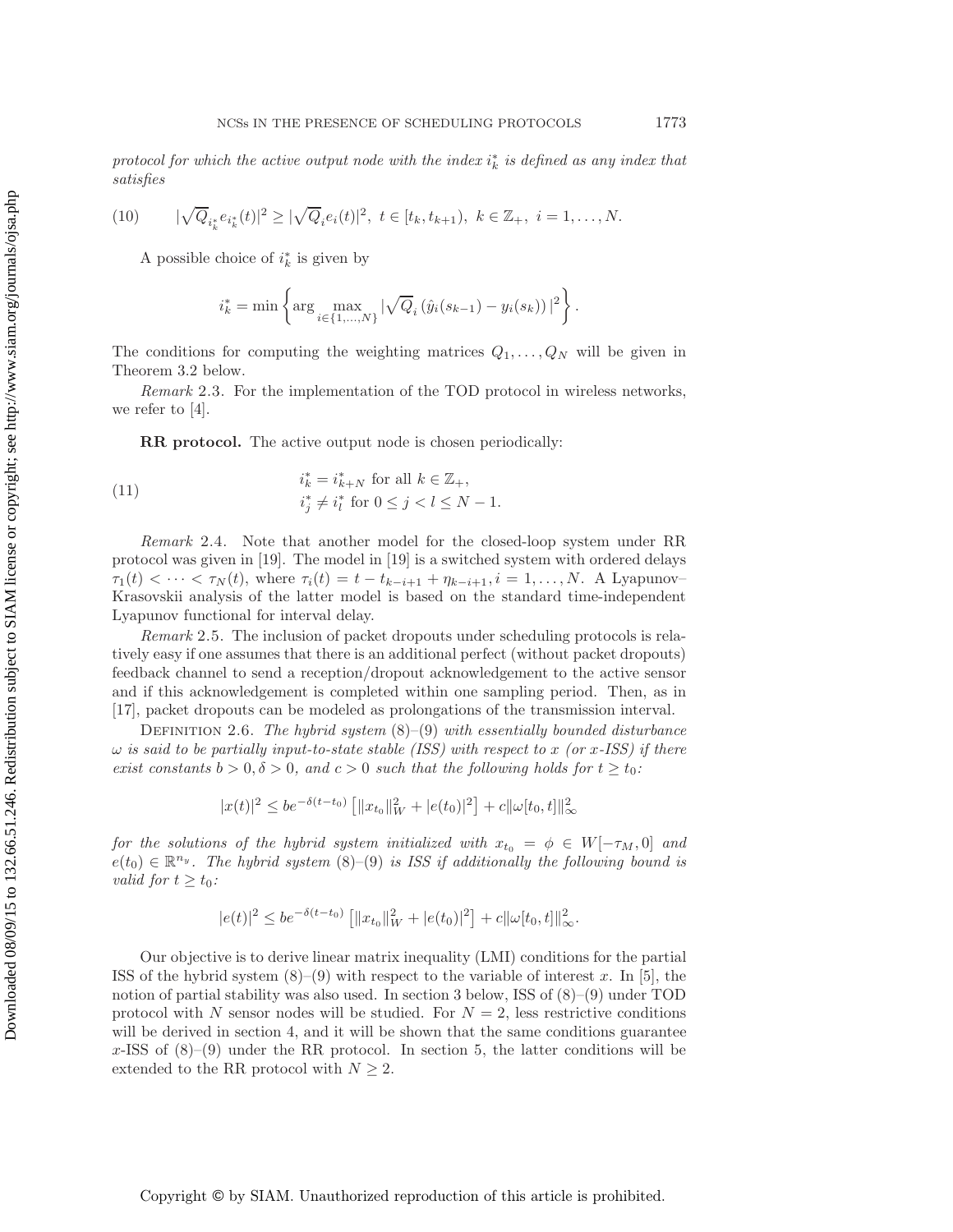<span id="page-6-0"></span>**3. ISS under TOD protocol: General** *N***.** Note that the differential equation for x given by [\(8\)](#page-3-2) depends on  $e_i(t) = e_i(t_k)$ ,  $t \in [t_k, t_{k+1})$  with  $i \neq i_k^*$  only. Consider the following Lyapunov functional:

<span id="page-6-1"></span>
$$
V_e(t) = V(t, x_t, \dot{x}_t) + \sum_{i=1}^{N} e_i^T(t) Q_i e_i(t),
$$
  
\n
$$
V(t, x_t, \dot{x}_t) = \tilde{V}(t, x_t, \dot{x}_t) + V_G,
$$
  
\n
$$
V_G = \sum_{i=1}^{N} (\tau_M - \eta_m) \int_{s_k}^{t} e^{2\alpha(s-t)} |\sqrt{G_i} C_i \dot{x}(s)|^2 ds,
$$
  
\n
$$
\tilde{V}(t, x_t, \dot{x}_t) = x^T(t) P x(t) + \int_{t-\eta_m}^{t} e^{2\alpha(s-t)} x^T(s) S_0 x(s) ds
$$
  
\n(12)  
\n
$$
+ \int_{t-\tau_M}^{t-\eta_m} e^{2\alpha(s-t)} x^T(s) S_1 x(s) ds
$$
  
\n
$$
+ \eta_m \int_{-\eta_m}^{0} \int_{t+\theta}^{t} e^{2\alpha(s-t)} \dot{x}^T(s) R_0 \dot{x}(s) ds d\theta
$$
  
\n
$$
+ (\tau_M - \eta_m) \int_{-\tau_M}^{-\eta_m} \int_{t+\theta}^{t} e^{2\alpha(s-t)} \dot{x}^T(s) R_1 \dot{x}(s) ds d\theta,
$$
  
\n
$$
P > 0, S_j > 0, R_j > 0, G_i > 0, Q_i > 0, \alpha > 0,
$$
  
\n
$$
j = 0, 1, i = 1, ..., N, t \in [t_k, t_{k+1}), k \in \mathbb{Z}_+,
$$

where  $x_t(\theta) \triangleq x(t + \theta)$ ,  $\theta \in [-\tau_M, 0]$  and where we define (for simplicity)  $x(t) =$  $x_0, \t t < 0.$ 

Here, the terms

<span id="page-6-2"></span>
$$
e_i^T(t)Q_i e_i(t) \equiv e_i^T(t_k)Q_i e_i(t_k), \ t \in [t_k, t_{k+1})
$$

are piecewise-constant, and  $\tilde{V}(t, x_t, \dot{x}_t)$  presents the standard Lyapunov functional for systems with interval delays  $\tau(t) \in [\eta_m, \tau_M]$ . The novel piecewise-continuous in time *term*  $V_G$  *is inserted to cope with the delays in the reset conditions.* It is continuous on  $[t_k, t_{k+1})$  and does not grow in the jumps (when  $t = t_{k+1}$ ), since

$$
V_{G|t=t_{k+1}} - V_{G|t=t_{k+1}}= \sum_{i=1}^{N} (\tau_M - \eta_m) \int_{s_{k+1}}^{t_{k+1}} e^{2\alpha(s-t_{k+1})} |\sqrt{G_i} C_i \dot{x}(s)|^2 ds - \sum_{i=1}^{N} (\tau_M - \eta_m) \int_{s_k}^{t_{k+1}^-} e^{2\alpha(s-t_{k+1})} |\sqrt{G_i} C_i \dot{x}(s)|^2 ds \leq - \sum_{i=1}^{N} (\tau_M - \eta_m) e^{-2\alpha \tau_M} \int_{s_k}^{s_{k+1}} |\sqrt{G_i} C_i \dot{x}(s)|^2 ds \leq - \sum_{i=1}^{N} e^{-2\alpha \tau_M} |\sqrt{G_i} C_i [x(s_k) - x(s_{k+1})]|^2,
$$

where we applied Jensen's inequality (see, e.g., [\[16\]](#page-20-18)). The function  $V_e(t)$  is thus continuous and differentiable over  $[t_k, t_{k+1})$ . The following lemma gives sufficient conditions for the ISS of  $(8)-(10)$  $(8)-(10)$  $(8)-(10)$ .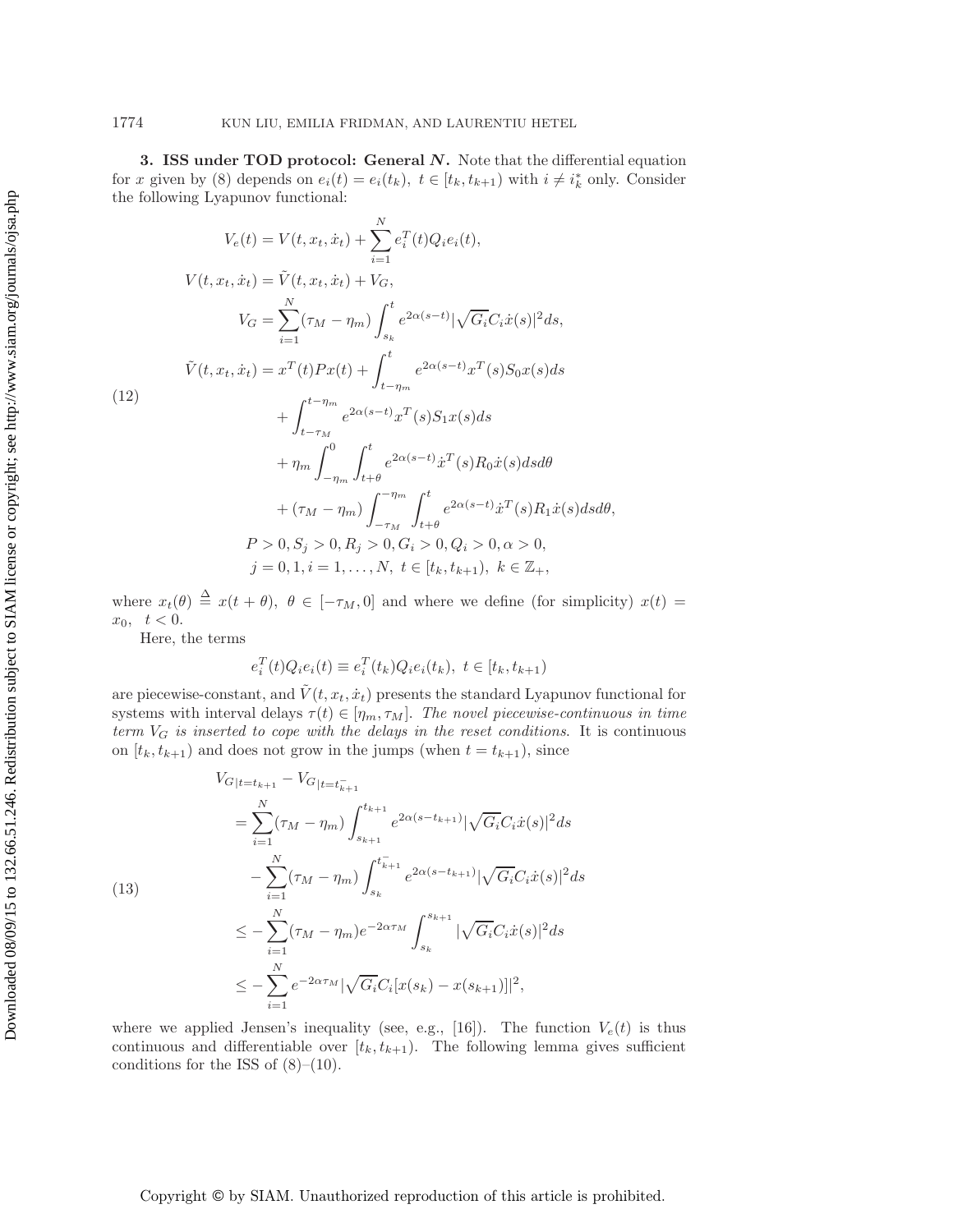<span id="page-7-7"></span>LEMMA 3.1. Let there exist positive constants  $\alpha$ ,  $b$ ,  $0 < Q_i \in \mathbb{R}^{n_i \times n_i}$ ,  $0 < U_i \in$  $\mathbb{R}^{n_i \times n_i}$ ,  $0 \leq G_i \in \mathbb{R}^{n_i \times n_i}$ ,  $i = 1, \ldots, N$ , and  $V_e(t)$  of [\(12\)](#page-6-1) such that along [\(8\)](#page-3-2) the *following inequality holds:*

<span id="page-7-0"></span>(14)  

$$
\dot{V}_e(t) + 2\alpha V_e(t) - \frac{1}{\tau_M - \eta_m} \sum_{i=1, i \neq i_k^*}^N |\sqrt{U_i} e_i(t)|^2
$$

$$
- 2\alpha \left| \sqrt{Q_{i_k^*} e_{i_k^*}(t)} \right|^2 - b|\omega(t)|^2 \le 0, \ t \in [t_k, t_{k+1}).
$$

<span id="page-7-1"></span>*Assume additionally that*

(15) 
$$
\Omega_i \stackrel{\Delta}{=} \begin{bmatrix} -\frac{1-2\alpha(\tau_M - \eta_m)}{N-1} Q_i + U_i & Q_i \\ * & Q_i - G_i e^{-2\alpha \tau_M} \end{bmatrix} < 0, \ i = 1, ..., N.
$$

*Then*  $V_e(t)$  *does not grow in the jumps along* [\(8\)](#page-3-2)–[\(10\)](#page-5-0):

(16)  
\n
$$
\Theta \stackrel{\Delta}{=} V_e(t_{k+1}) - V_e(t_{k+1}) + \sum_{i=1, i \neq i_k^*}^N |\sqrt{U_i} e_i(t_k)|^2 + 2\alpha (\tau_M - \eta_m) |\sqrt{Q_{i_k^*}} e_{i_k^*}(t_k)|^2 \leq 0.
$$

*Moreover, the following bounds hold for the solutions of*  $(8)–(10)$  $(8)–(10)$  $(8)–(10)$  *initialized by*  $x_{t_0} \in$  $W[-\tau_M, 0], e(t_0) \in \mathbb{R}^{n_y}$ :

(17) 
$$
V(t, x_t, \dot{x}_t) \le e^{-2\alpha(t - t_0)} V_e(t_0) + \frac{b}{2\alpha} \Delta^2, \ t \ge t_0,
$$

$$
V_e(t_0) = V(t_0, x_{t_0}, \dot{x}_{t_0}) + \sum_{i=1}^N |\sqrt{Q_i} e_i(t_0)|^2,
$$

<span id="page-7-6"></span>*and*

(18) 
$$
\sum_{i=1}^{N} |\sqrt{Q_i} e_i(t)|^2 \leq \tilde{c} e^{-2\alpha(t-t_0)} V_e(t_0) + \frac{b}{2\alpha} \Delta^2,
$$

*where*  $\tilde{c} = e^{2\alpha(\tau_M - \eta_m)}$ *, implying ISS of* [\(8\)](#page-3-2)–[\(10\)](#page-5-0).

<span id="page-7-5"></span><span id="page-7-3"></span>N

*Proof.* Since  $\int_{t_k}^t e^{-2\alpha(t-s)}ds \leq \tau_M - \eta_m$ ,  $t \in [t_k, t_{k+1})$  and  $|\omega(t)| \leq \Delta$ , by the comparison principle, [\(14\)](#page-7-0) implies

(19)  

$$
V_e(t) \le e^{-2\alpha(t-t_k)} V_e(t_k) + \sum_{i=1, i \ne i_k^*}^N \{ |\sqrt{U_i} e_i(t_k)|^2 \}
$$

$$
+ 2\alpha(\tau_M - \eta_m) |\sqrt{Q_{i_k^*} e_{i_k^*}(t_k)}|^2 + b\Delta^2 \int_{t_k}^t e^{-2\alpha(t-s)} ds, \ t \in [t_k, t_{k+1}).
$$

Note that [\(15\)](#page-7-1) yields  $0 < 2\alpha(\tau_M - \eta_m) < 1$  and  $U_i \leq \frac{1-2\alpha(\tau_M - \eta_m)}{N-1}Q_i \leq Q_i$ ,  $i =$  $1, \ldots, N$ . Hence,

<span id="page-7-4"></span>(20) 
$$
V(t, x_t, \dot{x}_t) \le e^{-2\alpha(t - t_k)} V_e(t_k) + b\Delta^2 \int_{t_k}^t e^{-2\alpha(t - s)} ds, \ t \in [t_k, t_{k+1}).
$$

<span id="page-7-2"></span>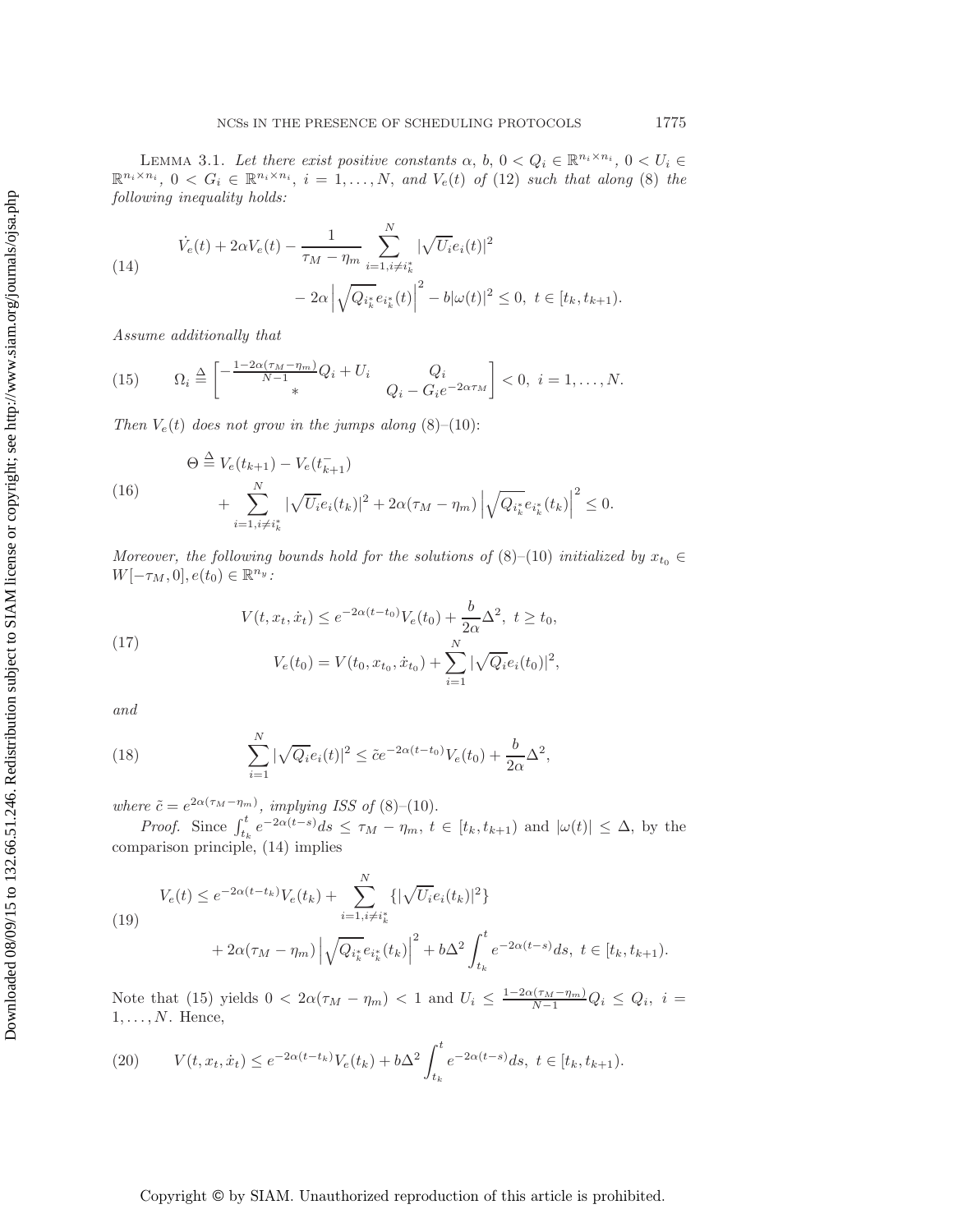Since  $\tilde{V}_{|t=t_{k+1}} = \tilde{V}_{|t=t_{k+1}^-}$  and  $e(t_{k+1}^-) = e(t_k)$ , we obtain

$$
\Theta = \sum_{i=1}^{N} [|\sqrt{Q_i}e_i(t_{k+1})|^2 - |\sqrt{Q_i}e_i(t_k)|^2] + \sum_{i=1, i \neq i_k^*}^{N} |\sqrt{U_i}e_i(t_k)|^2
$$
  
+  $2\alpha(\tau_M - \eta_m)\sqrt{Q_{i_k^*}e_{i_k^*}(t_k)}|^2 + V_{G|t=t_{k+1}} - V_{G|t=t_{k+1}^-}.$ 

Then, taking into account [\(13\)](#page-6-2), we find

$$
\Theta \leq |\sqrt{Q}_{i_k^*} e_{i_k^*}(t_{k+1})|^2 + \sum_{i=1, i \neq i_k^*}^N |\sqrt{Q_i} e_i(t_{k+1})|^2 - [1 - 2\alpha(\tau_M - \eta_m)] |\sqrt{Q_{i_k^*} e_{i_k^*}(t_k)}|^2
$$

$$
- \sum_{i=1, i \neq i_k^*}^N \{e_i^T(t_k)[Q_i - U_i] e_i(t_k)\} - \sum_{i=1}^N e^{-2\alpha \tau_M} |\sqrt{G_i} C_i[x(s_k) - x(s_{k+1})]|^2.
$$

Note that under the TOD protocol

$$
-\left|\sqrt{Q_{i_k^*}}e_{i_k^*}(t_k)\right|^2 \leq -\frac{1}{N-1}\sum_{i=1, i\neq i_k^*}^N|\sqrt{Q_i}e_i(t_k)|^2.
$$

Denote  $\zeta_i = \text{col}\lbrace e_i(t_k), C_i[x(s_k) - x(s_{k+1})]\rbrace$ . Then, employing [\(4\)](#page-2-1) and [\(9\)](#page-4-0), we arrive at

$$
\Theta \leq -\left|\sqrt{G_{i_k^*}e^{-2\alpha\tau_M} - Q_{i_k^*}C_{i_k^*}[x(s_k) - x(s_{k+1})]}\right|^2 + \sum_{i=1, i \neq i_k^*}^N \zeta_i^T \Omega_i \zeta_i \leq 0,
$$

which yields [\(16\)](#page-7-2).

The inequalities [\(16\)](#page-7-2) and [\(19\)](#page-7-3) with  $t = t_{k+1}^-$  imply

$$
V_e(t_{k+1}) \le e^{-2\alpha(t_{k+1}-t_k)} V_e(t_k) + b\Delta^2 \int_{t_k}^{t_{k+1}} e^{-2\alpha(t_{k+1}-s)} ds.
$$

<span id="page-8-0"></span>Then

$$
(21) \qquad V_e(t_{k+1}) \le e^{-2\alpha(t_{k+1}-t_{k-1})} V_e(t_{k-1}) + b\Delta^2 \int_{t_{k-1}}^{t_{k+1}} e^{-2\alpha(t_{k+1}-s)} ds
$$

$$
\le e^{-2\alpha(t_{k+1}-t_0)} V_e(t_0) + b\Delta^2 \int_{t_0}^{t_{k+1}} e^{-2\alpha(t_{k+1}-s)} ds.
$$

Replacing in [\(21\)](#page-8-0)  $k + 1$  by k and using [\(20\)](#page-7-4), we arrive at [\(17\)](#page-7-5), which yields x-ISS of  $(8)–(10)$  $(8)–(10)$  $(8)–(10)$  because

$$
\lambda_{\min}(P)|x(t)|^2 \le V(t, x_t, \dot{x}_t), \ V(t_0, x_{t_0}, \dot{x}_{t_0}) \le \delta ||x_{t_0}||_W^2
$$

for some scalar  $\delta > 0$ . Moreover, [\(21\)](#page-8-0) with  $k + 1$  replaced by k implies [\(18\)](#page-7-6), since for  $t \in [t_k, t_{k+1})$ 

$$
e^{-2\alpha(t_k - t_0)} = e^{-2\alpha(t - t_0)}e^{-2\alpha(t_k - t)} \le \tilde{c}e^{-2\alpha(t - t_0)}.
$$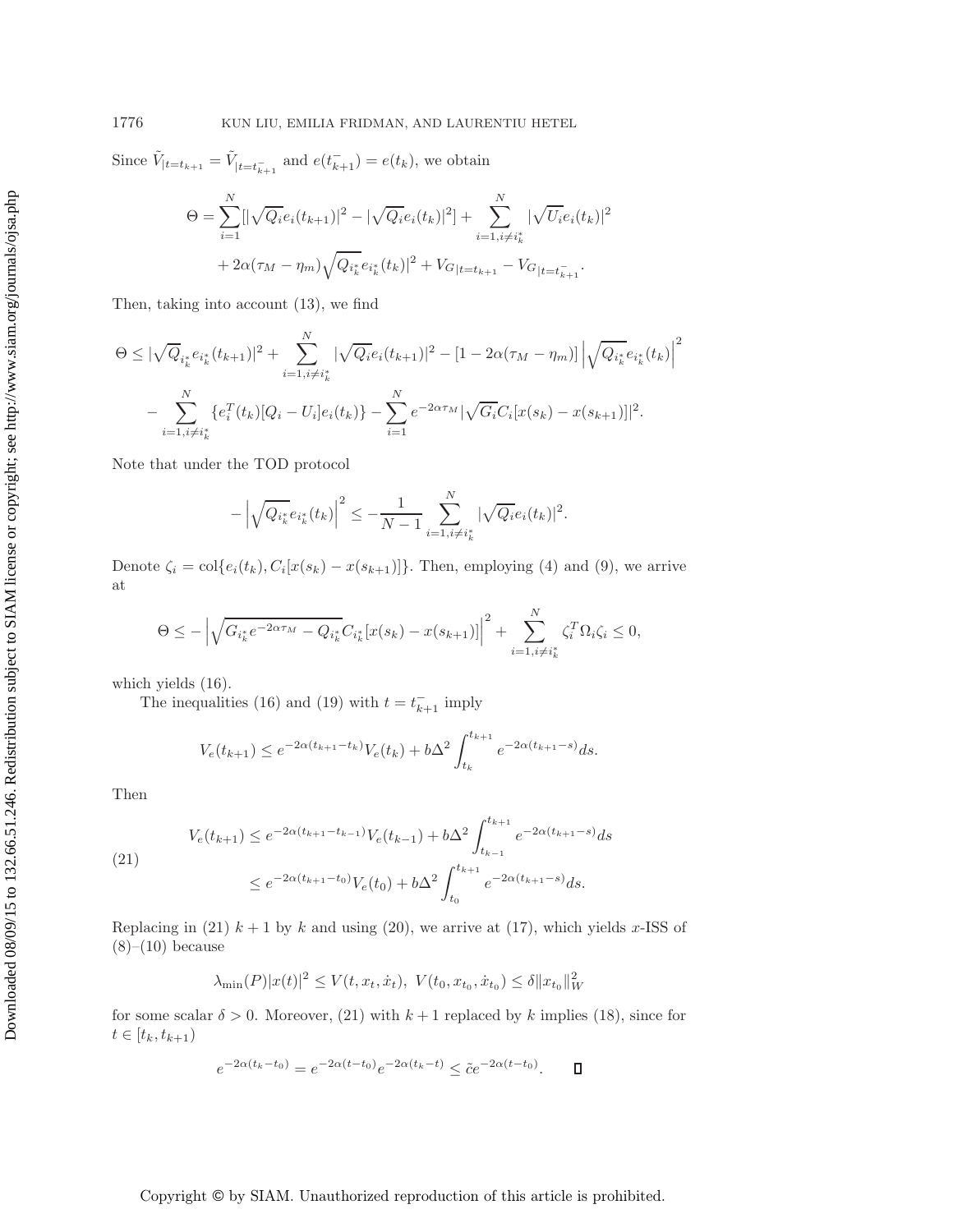<span id="page-9-0"></span>By using Lemma [3.1](#page-7-7) and the standard arguments for the delay-dependent analysis, we derive LMI conditions for ISS of  $(8)-(10)$  $(8)-(10)$  $(8)-(10)$ . (See [A](#page-17-0)ppendix A for the proof.)

THEOREM 3.2. *Given*  $0 \leq \eta_m < \tau_M$ ,  $\alpha > 0$ , assume that there exist positive *scalar* b,  $n \times n$  *matrices*  $P > 0$ ,  $S_0 > 0$ ,  $R_0 > 0$ ,  $S_1 > 0$ ,  $R_1 > 0$ ,  $S_{12}$ , and  $n_i \times n_i$ *matrices*  $Q_i > 0$ ,  $U_i > 0$ ,  $G_i > 0$ ,  $i = 1, \ldots, N$ , *such that* [\(15\)](#page-7-1) *and the following LMIs are feasible:*

<span id="page-9-1"></span>(22) 
$$
\Phi = \begin{bmatrix} R_1 & S_{12} \\ * & R_1 \end{bmatrix} \geq 0,
$$

<span id="page-9-2"></span>(23) 
$$
\begin{bmatrix} \sum_i -(F^i)^T \Phi F^i e^{-2\alpha \tau_M} & \Xi_i^T H \\ * & -H \end{bmatrix} < 0, \ i = 1, \dots, N,
$$

*where*

$$
H = \eta_m^2 R_0 + (\tau_M - \eta_m)^2 R_1 + (\tau_M - \eta_m) \sum_{l=1}^N C_l^T G_l C_l,
$$
  
\n
$$
\Sigma_i = (F_1^i)^T P \Xi_i + (\Xi^i)^T P F_1^i + \Upsilon_i - (F_2^i)^T R_0 F_2^i e^{-2\alpha \eta_m},
$$
  
\n
$$
F_1^i = [I_n 0_{n \times (3n + n_y - n_i + q)}],
$$
  
\n
$$
F_2^i = [I_n - I_n 0_{n \times (2n + n_y - n_i + q)}],
$$
  
\n
$$
F^i = \begin{bmatrix} 0_{n \times n} & I_n & -I_n & 0_{n \times n} & 0_{n \times (n_y - n_i + q)} \\ 0_{n \times n} & 0_{n \times n} & I_n & -I_n & 0_{n \times (n_y - n_i + q)} \end{bmatrix},
$$
  
\n
$$
\Xi_i = [A 0_{n \times n} A_1 0_{n \times n} \tilde{\Xi}_i D],
$$
  
\n(24) 
$$
\tilde{\Xi}_i = [B_2 \cdots B_N], \quad i = 1,
$$
  
\n
$$
\tilde{\Xi}_i = [B_1 \cdots B_{j_{\lfloor j \neq i \rfloor}} \cdots B_N], \quad i = 2, \ldots N - 1,
$$
  
\n
$$
\Upsilon_i = \text{diag}\{S_0 + 2\alpha P, -(S_0 - S_1)e^{-2\alpha \eta_m}, 0_{n \times n}, -S_1e^{-2\alpha \tau_M}, \phi_i, -bI_q\},
$$
  
\n
$$
\phi_i = \text{diag}\{\psi_2, \ldots, \psi_N\}, \quad i = 1,
$$
  
\n
$$
\phi_i = \text{diag}\{\psi_1, \ldots, \psi_{N-1}\}, \quad i = N,
$$
  
\n
$$
\phi_i = \text{diag}\{\psi_1, \ldots, \psi_{N-j}\}, \quad i = 2, \ldots N - 1,
$$
  
\n
$$
\psi_j = -\frac{1}{\tau_M - \eta_m} U_j + 2\alpha Q_j, \quad j = 1, \ldots, N.
$$

*Then solutions of the hybrid system*  $(8)$ – $(10)$  *satisfy the bound*  $(17)$ *, where*  $V(t, x_t, \dot{x}_t)$ *is given by* [\(12\)](#page-6-1), *implying ISS of* [\(8\)](#page-3-2)–[\(10\)](#page-5-0). *If the above LMIs are feasible with*  $\alpha = 0$ , *then the bound* [\(17\)](#page-7-5) *holds with a small enough*  $\alpha_0 > 0$ *.* 

*Remark* 3.3. The LMIs of Theorem [3.2](#page-9-0) are always feasible for small enough delay bound  $\tau_M$ . For simplicity, we will explain this in the case of  $\alpha = 0$ . Choose  $G_i = (N-1)Q_i$ . Application of the Schur complement leads the LMI [\(15\)](#page-7-1) with  $\alpha = 0$ to a solution  $U_i = \frac{Q_i}{(N-2)(N-1)}$ ,  $N > 2$ ,  $N \in \mathbb{N}$ .

Consider next the LMIs [\(22\)](#page-9-1) and [\(23\)](#page-9-2). Since  $A + A_1$  is Hurwitz, there always exists matrix  $P > 0$  such that  $P(A+A_1)+(A+A_1)^T P < 0$ . The functional  $\tilde{V}(t, x_t, \dot{x}_t)$ is a standard Lyapunov functional for delay-dependent analysis. Matrices  $G_i > 0$  and  $U_i > 0, i = 1, \ldots, N$ , appear only in H-term and on the main diagonal of the LMI [\(23\)](#page-9-2), respectively. The latter LMI is independent of  $Q_i$ . Then, given  $G_i > 0$  and  $U_i > 0$ , the LMIs [\(22\)](#page-9-1) and [\(23\)](#page-9-2) are feasible for small enough  $\tau_M > 0$  [\[11\]](#page-20-19). Hence, the LMIs [\(15\)](#page-7-1), [\(22\)](#page-9-1), and [\(23\)](#page-9-2) are feasible for small enough  $\tau_M$ .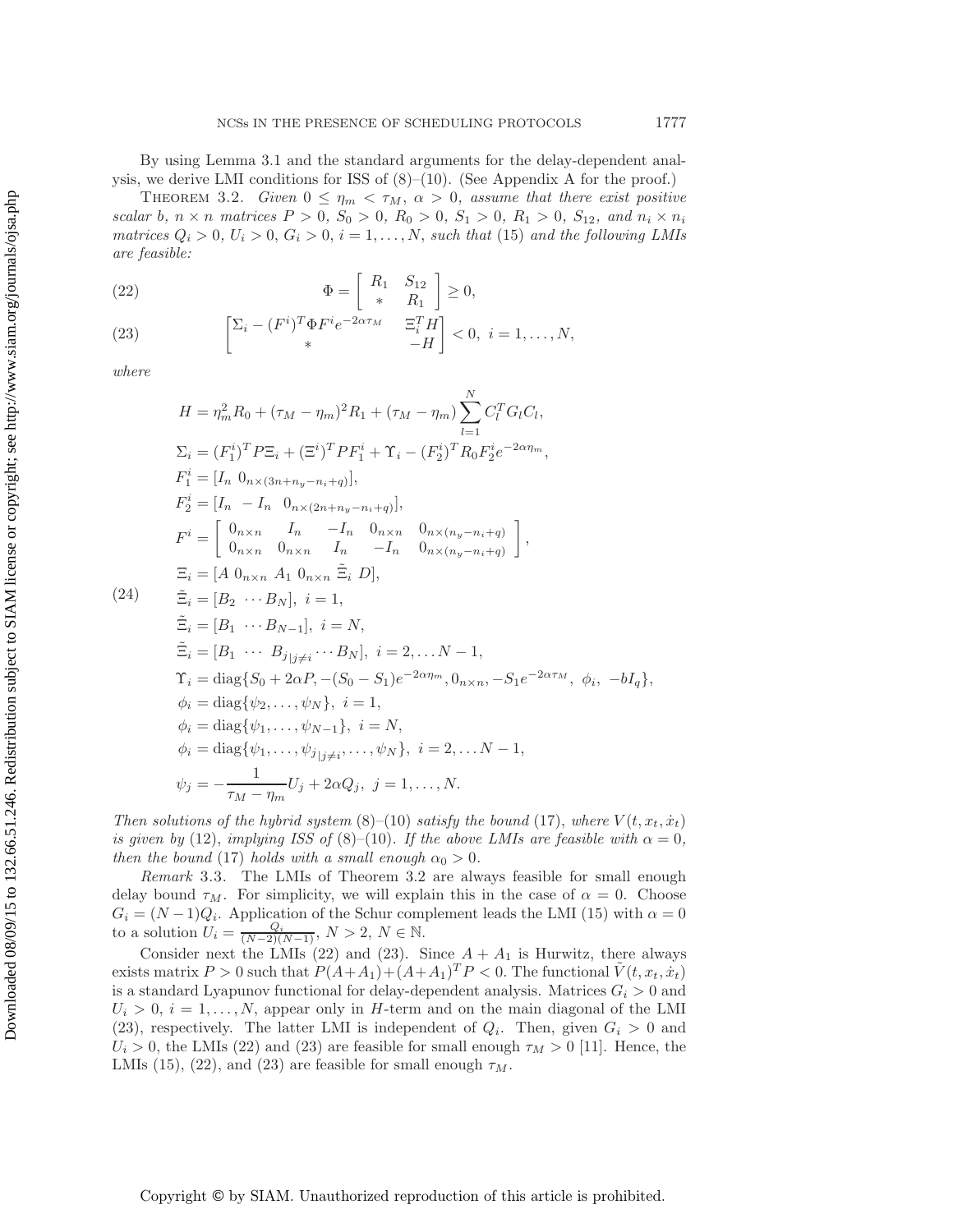*Remark* 3.4. From [\(2\)](#page-2-2)–[\(4\)](#page-2-1), it follows that  $t_{k+1} - t_k$  is lower bounded by 0. Under the additional assumption that there is a positive lower bound T on  $t_{k+1} - t_k$ , it is possible to relax the condition  $(16)$ . Thus, for the stability analysis of  $(8)$ – $(10)$  with  $\omega(t) \equiv 0$ , the inequality [\(16\)](#page-7-2) can be replaced by a less restrictive one

$$
(25)\ \ V_e(t_{k+1}) - \mu V_e(t_{k+1}^-) + \sum_{i=1, i \neq i_k^*}^N |\sqrt{U_i} e_i(t_k)|^2 + 2\alpha (\tau_M - \eta_m) |\sqrt{Q_{i_k^*}} e_{i_k^*}(t_k)|^2 \leq 0
$$

with some  $\mu > 1$ . Then, by the arguments of Lemma [3.1,](#page-7-7) the condition [\(25\)](#page-10-1) holds if there exist  $0 < 2\alpha(\tau_M - \eta_m) < 1$  and  $U_i < Q_i$ ,  $i = 1, \ldots, N$ , such that

(26) 
$$
\begin{bmatrix} -\frac{\mu - 2\alpha(\tau_M - \eta_m)}{N-1}Q_i + U_i + (1-\mu)Q_i & Q_i \\ * & Q_i - \mu G_i e^{-2\alpha \tau_M} \end{bmatrix} < 0, \ i = 1, \dots, N.
$$

Moreover, the following bound is achieved:

<span id="page-10-2"></span><span id="page-10-1"></span>
$$
V(t, x_t, \dot{x}_t) \le \mu^k e^{-2\alpha(t - t_0)} V_e(t_0) \le e^{-(2\alpha - \ln \mu/T)(t - t_0)} V_e(t_0)
$$

for  $t \geq t_0$ . The latter inequality holds due to  $k \leq \frac{t-t_0}{T}$ . Therefore, the exponential stability is guaranteed under the dwell time condition  $T > \frac{\ln \mu}{2\alpha}$ .

The LMI [\(26\)](#page-10-2) is less restrictive than [\(15\)](#page-7-1): given  $U_i$ , (26) allows smaller  $Q_i$  and, hence, smaller  $G_i$ , which may enlarge  $\tau_M$  that solve [\(26\)](#page-10-2), [\(22\)](#page-9-1), and [\(23\)](#page-9-2). Note that in the examples below (under the assumption of constant sampling and constant network-induced delays  $\eta$ , where  $T = \tau_M - \eta$ , the relaxed condition [\(25\)](#page-10-1) does not improve the results (does not enlarge  $\tau_M$ ).

<span id="page-10-0"></span>**4. ISS under TOD/RR protocol:**  $N = 2$ . For  $N = 2$ , less restrictive condi-tions than those of Theorem [3.2](#page-9-0) for the x-ISS of  $(8)$ – $(9)$  will be derived via a Lyapunov functional, which is different from [\(12\)](#page-6-1):

<span id="page-10-3"></span>(27) 
$$
V_e(t) = V(t, x_t, \dot{x}_t) + \frac{t_{k+1} - t}{\tau_M - \eta_m} \{e_i^T(t) Q_i e_i(t)\}_{|i \neq i^*_k},
$$

$$
Q_1 > 0, \ Q_2 > 0, \ \alpha > 0, \ t \in [t_k, t_{k+1}), \ k \in \mathbb{Z}_+,
$$

where  $i_k^*$  ∈ {1, 2} and  $V(t, x_t, \dot{x}_t)$  is given by [\(12\)](#page-6-1) with  $G_i = Q_i e^{2\alpha \tau_M}$ . The term  $t_{k+1}-t \int_C T(t, \cdot) Q_i(t, \cdot)$  is increased by the similar construction of Lyonmon function  $\frac{t_{k+1}-t}{\tau_M-\eta_m}\{e_i^T(t_k)Q_ie_i(t_k)\}\$ is inspired by the similar construction of Lyapunov functionals for the sampled-data systems [\[7,](#page-20-20) [21,](#page-20-2) [25\]](#page-20-21). The following statement holds.

<span id="page-10-5"></span>LEMMA 4.1. *Given*  $N = 2$ , *if there exist positive constants*  $\alpha$ , *b*, and  $V_e(t)$  of [\(27\)](#page-10-3) *such that along* [\(8\)](#page-3-2)*, the following inequality holds*

<span id="page-10-4"></span>(28) 
$$
\dot{V}_e(t) + 2\alpha V_e(t) - b|\omega(t)|^2 \leq 0, \quad t \in [t_k, t_{k+1}).
$$

*Then*  $V_e(t)$  *does not grow in the jumps along*  $(8)$ – $(10)$   $((8), (9), (11))$  $((8), (9), (11))$  $((8), (9), (11))$  $((8), (9), (11))$  $((8), (9), (11))$ *, where* 

(29) 
$$
\Theta \stackrel{\Delta}{=} V_e(t_{k+1}) - V_e(t_{k+1}^-) \leq 0.
$$

*The bound* [\(17\)](#page-7-5) *is valid for the solutions of*  $(8)-(10)$  $(8)-(10)$  $(8)-(10)$   $((8), (9), (11))$  $((8), (9), (11))$  $((8), (9), (11))$  $((8), (9), (11))$  $((8), (9), (11))$  *with the initial condition*  $x_{t_0} \in W[-\tau_M, 0], e(t_0) \in \mathbb{R}^{n_y}$ , *implying the* x*-ISS of* [\(8\)](#page-3-2)–[\(10\)](#page-5-0) ((8), [\(9\)](#page-4-0),  $(11)$ .

*Proof.* Since  $|\omega(t)| \leq \Delta$ , [\(28\)](#page-10-4) implies

(30) 
$$
V_e(t) \le e^{-2\alpha(t-t_k)} V_e(t_k) + b\Delta^2 \int_{t_k}^t e^{-2\alpha(t-s)} ds, \ t \in [t_k, t_{k+1}).
$$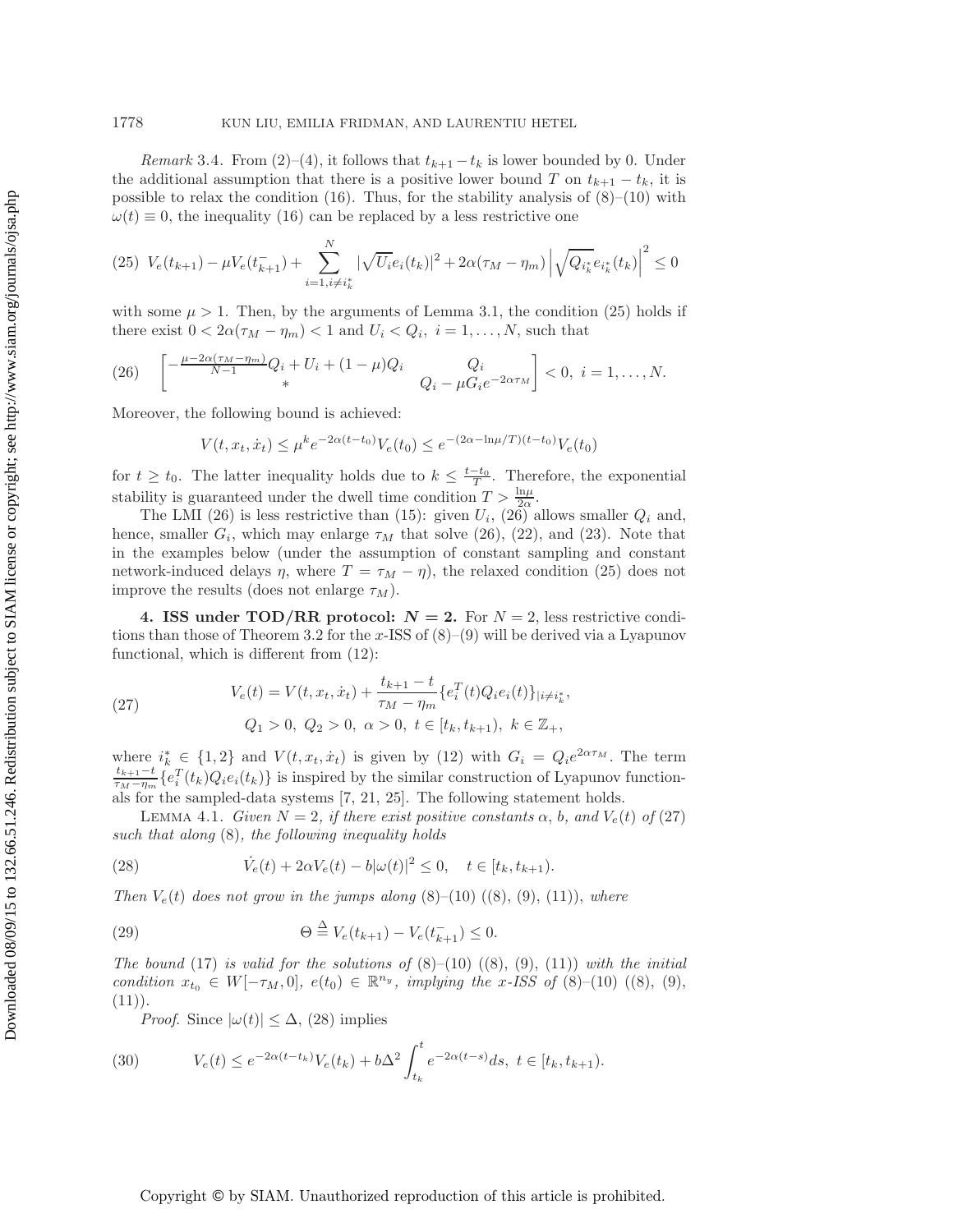Noting that

$$
V_e(t_{k+1}) \leq \tilde{V}_{|t=t_{k+1}} + |\sqrt{Q}_i e_i(t_{k+1})|_{|i \neq i_{k+1}^*}^2 + \sum_{i=1}^2 (\tau_M - \eta_m) \int_{t_{k+1} - \eta_{k+1}}^{t_{k+1}} e^{2\alpha(s - t_{k+1})} |\sqrt{G_i} C_i \dot{x}(s)|^2 ds,
$$

we obtain, employing [\(13\)](#page-6-2),

$$
\Theta \le e_i^T(t_{k+1})Q_i e_i(t_{k+1})_{|i \neq i_{k+1}^*} + V_{G|t=t_{k+1}} - V_{G|t=t_{k+1}^-}
$$
  

$$
\le e_i^T(t_{k+1})Q_i e_i(t_{k+1})_{|i \neq i_{k+1}^*} - \sum_{i=1}^2 |\sqrt{Q_i} C_i[x(t_k - \eta_k) - x(t_{k+1} - \eta_{k+1})]|^2.
$$

We will prove that  $\Theta \leq 0$  under the TOD and RR protocols, respectively. Under the TOD protocol, we have

<span id="page-11-1"></span>
$$
e_i^T(t_{k+1})Q_ie_i(t_{k+1})_{|i\neq i_{k+1}^*}\leq e_{i_k^*}^T(t_{k+1})Q_{i_k^*}e_{i_k^*}(t_{k+1})
$$

for  $i_{k+1}^* = i_k^*$ , whereas

(31) 
$$
e_i^T(t_{k+1})Q_i e_i(t_{k+1})_{|i \neq i_{k+1}^*} = e_{i_k^*}^T(t_{k+1})Q_{i_k^*} e_{i_k^*}(t_{k+1})
$$

for  $i_{k+1}^* \neq i_k^*$ . Then, taking into account [\(9\)](#page-4-0), we obtain

$$
\Theta \leq |\sqrt{Q_i}C_i[x(t_k - \eta_k) - x(t_{k+1} - \eta_{k+1})]|_{i=i_k^*}^2
$$
  

$$
-\sum_{i=1}^2 |\sqrt{Q_i}C_i[x(t_k - \eta_k) - x(t_{k+1} - \eta_{k+1})]|^2 \leq 0.
$$

Under the RR protocol, we have  $i_{k+1}^* \neq i_k^*$ , meaning that  $(31)$  holds and that  $\Theta \leq 0$ . Then the result follows by the arguments of Lemma [3.1.](#page-7-7)

*Remark* 4.2. Differently from Lemma [3.1,](#page-7-7) Lemma [4.1](#page-10-5) guarantees [\(21\)](#page-8-0), which does not give a bound on  $e_{i_k^*}(t_k)$  since  $V_e(t)$  for  $t \in [t_k, t_{k+1})$  does not depend on  $e_{i_k^*}(t_k)$ . That is why Lemma [4.1](#page-10-5) guarantees only  $x$ -ISS. However, as explained in Remark [5.4](#page-14-1) below, under the RR protocol  $x$ -ISS implies the boundedness of  $e$ .

In the next section, we will extend the result of Lemma [4.1](#page-10-5) under the RR protocol to the case of  $N \geq 2$ . Theorem [5.2](#page-13-0) below (in the particular case of  $N = 2$ ) will provide LMIs for the x-ISS of  $(8)$ – $(10)$   $((8), (9), (11))$  $((8), (9), (11))$  $((8), (9), (11))$  $((8), (9), (11))$  $((8), (9), (11))$ .

<span id="page-11-0"></span>**5. ISS under the RR protocol:**  $N \geq 2$ . Under the RR protocol [\(11\)](#page-5-1), the reset system [\(9\)](#page-4-0) can be rewritten as

<span id="page-11-2"></span>(32) 
$$
x(t_{k+1}) = x(t_{k+1}^{-}),
$$

$$
e_{i_{k-j}^{*}}(t_{k+1}) = C_{i_{k-j}^{*}}[x(s_{k-j}) - x(s_{k+1})],
$$

$$
j = 0, ..., N-1 \text{ if } k \ge N-1,
$$

<span id="page-11-3"></span>where the index  $k - j$  corresponds to the last updated measurement in the node  $i_{k-j}^*$ . Consider the following Lyapunov functional:

(33) 
$$
V_e(t) = V(t, x_t, \dot{x}_t) + V_Q, \quad t \ge t_{N-1},
$$

$$
V(t, x_t, \dot{x}_t) = \tilde{V}(t, x_t, \dot{x}_t) + V_G,
$$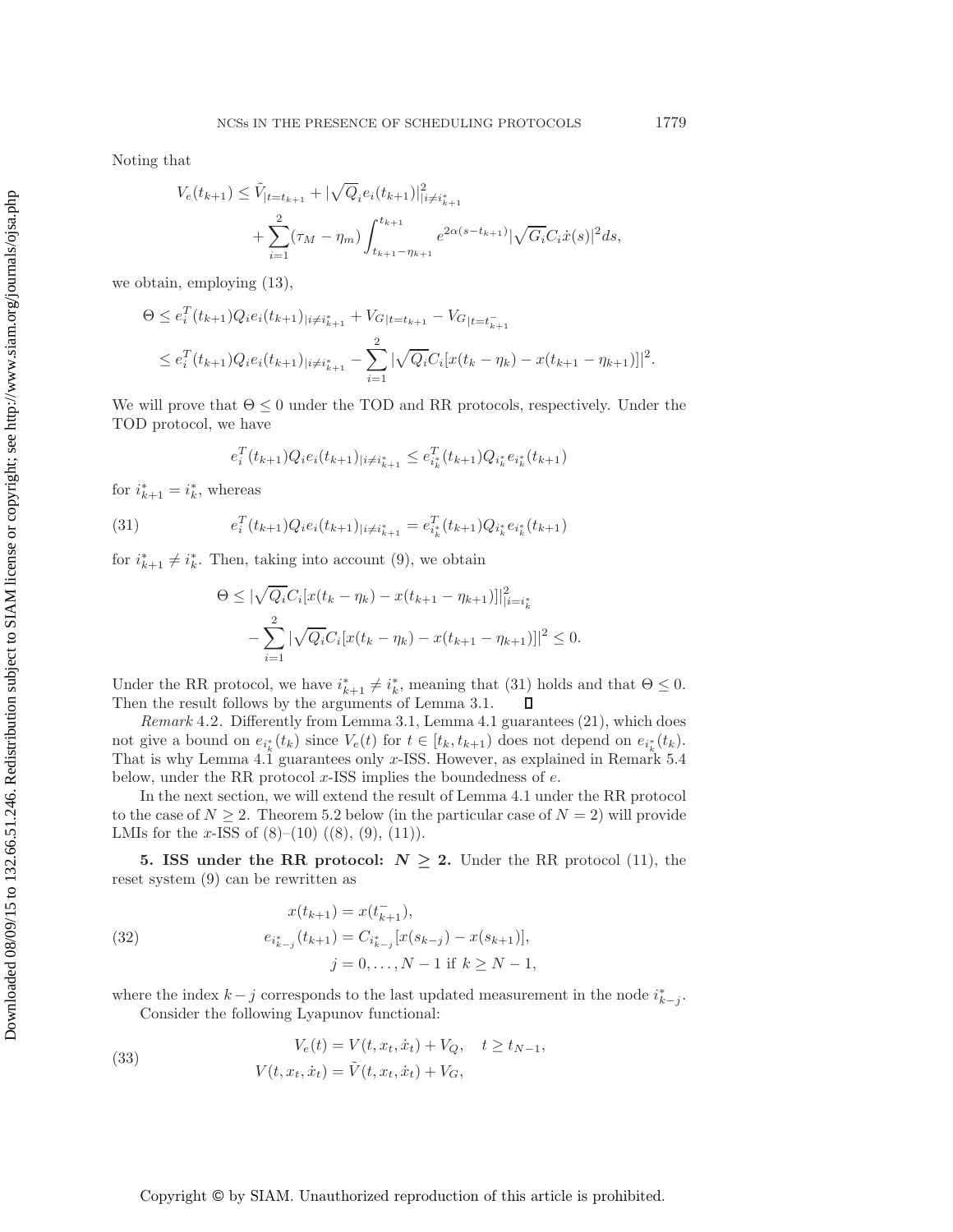where  $V(t, x_t, \dot{x}_t)$  is given by [\(12\)](#page-6-1). The discontinuous in time terms  $V_Q$  and  $V_G$  are defined as follows:

(34)  
\n
$$
V_Q = \sum_{j=1}^{N-1} \frac{t_{k+1} - t}{j(\tau_M - \eta_m)} \left| \sqrt{Q_{i_{k-j}^*}} e_{i_{k-j}^*}(t) \right|^2, \ k \ge N - 1, \ t \in [t_k, t_{k+1}),
$$
\n
$$
V_G = \begin{cases} \sum_{i=1}^N (\tau_M - \eta_m) \int_{s_k}^t e^{2\alpha(s-t)} |\sqrt{G_i} C_i \dot{x}(s)|^2 ds, \ k \ge N, \ t \in [t_k, t_{k+1}),\\ \sum_{i=1}^N (\tau_M - \eta_m) \int_{s_0}^t e^{2\alpha(s-t)} |\sqrt{G_i} C_i \dot{x}(s)|^2 ds, \ t \in [t_{N-1}, t_N), \end{cases}
$$

<span id="page-12-0"></span>where for  $i = 1, \ldots, N$ 

(35) 
$$
G_i = (N-1)Q_i e^{2\alpha[\tau_M + (N-2)(\tau_M - \eta_m)]} > 0.
$$

Here,  $V_e$  does not depend on  $e_{i_k^*}(t_k)$ . Note that given  $i = 1, \ldots, N$ ,  $e_i$ -term appears  $N-1$  times in  $V_Q$  for every N intervals  $[t_{k+j}, t_{k+j+1}), j = 0, \ldots, N-1$  (except the interval with  $i_{k+j}^* = i$ ). This motivates  $N-1$  in [\(35\)](#page-12-0) because  $V_G$  is supposed to compensate the  $V_Q$  term.

As in the previous sections, the term  $V_G$  is inserted to cope with the delays in the reset conditions. It is continuous on  $[t_k, t_{k+1})$  and does not grow in the jumps (when  $t = t_{k+1}$ , since for  $k > N - 1$  (cf. [\(13\)](#page-6-2))

<span id="page-12-2"></span>
$$
(36) \tV_{G|t=t_{k+1}} - V_{G|t=t_{k+1}} \leq -\sum_{i=1}^{N} (\tau_M - \eta_m) \int_{s_k}^{s_{k+1}} e^{2\alpha(s-t_{k+1})} |\sqrt{G_i}C_i \dot{x}(s)|^2 ds
$$

<span id="page-12-4"></span>and for  $k = N - 1$ 

(37) 
$$
V_{G|t=t_N} - V_{G|t=t_N} \leq -\sum_{i=1}^N (\tau_M - \eta_m) \int_{s_0}^{s_N} e^{2\alpha(s-t_N)} |\sqrt{G_i} C_i \dot{x}(s)|^2 ds.
$$

The term  $V_Q$  grows in the jumps as follows:

<span id="page-12-1"></span>
$$
V_{Q|t=t_{k+1}} - V_{Q|t=t_{k+1}} = \sum_{j=1}^{N-1} \frac{t_{k+2} - t_{k+1}}{j(\tau_M - \eta_m)} \left| \sqrt{Q_{i_{k+1-j}^*}} e_{i_{k+1-j}^*}(t_{k+1}) \right|^2
$$
  

$$
\leq \sum_{j=0}^{N-2} \frac{1}{j+1} \left| \sqrt{Q_{i_{k-j}^*}} C_{i_{k-j}^*} [x(s_{k-j}) - x(s_{k+1})] \right|^2
$$
  

$$
\leq \sum_{j=0}^{N-2} (\tau_M - \eta_m) \int_{s_{k-j}}^{s_{k+1}} \left| \sqrt{Q_{i_{k-j}^*}} C_{i_{k-j}^*} \dot{x}(s) \right|^2 ds,
$$

where we have used Jensen's inequality and the bound

(38) 
$$
s_{k+1} - s_{k-j} = s_{k+1} - s_k + s_k - \dots + s_{k-j+1} - s_{k-j} \leq (j+1)(\tau_M - \eta_m).
$$

<span id="page-12-3"></span>Since  $1 \leq e^{2\alpha[\tau_M + (N-2)(\tau_M - \eta_m)]}e^{2\alpha(s_{k-j} - t_{k+1})}$  for  $j = 0, \ldots, N-2$ , we obtain

(39) 
$$
V_{Q|t=t_{k+1}} - V_{Q|t=t_{k+1}^-} \leq \sum_{j=0}^{N-2} (\tau_M - \eta_m) e^{2\alpha[\tau_M + (N-2)(\tau_M - \eta_m)]} \times \int_{s_{k-j}}^{s_{k+1}} e^{2\alpha(s-t_{k+1})} \left| \sqrt{Q_{i_{k-j}^*}} C_{i_{k-j}^*} \dot{x}(s) \right|^2 ds.
$$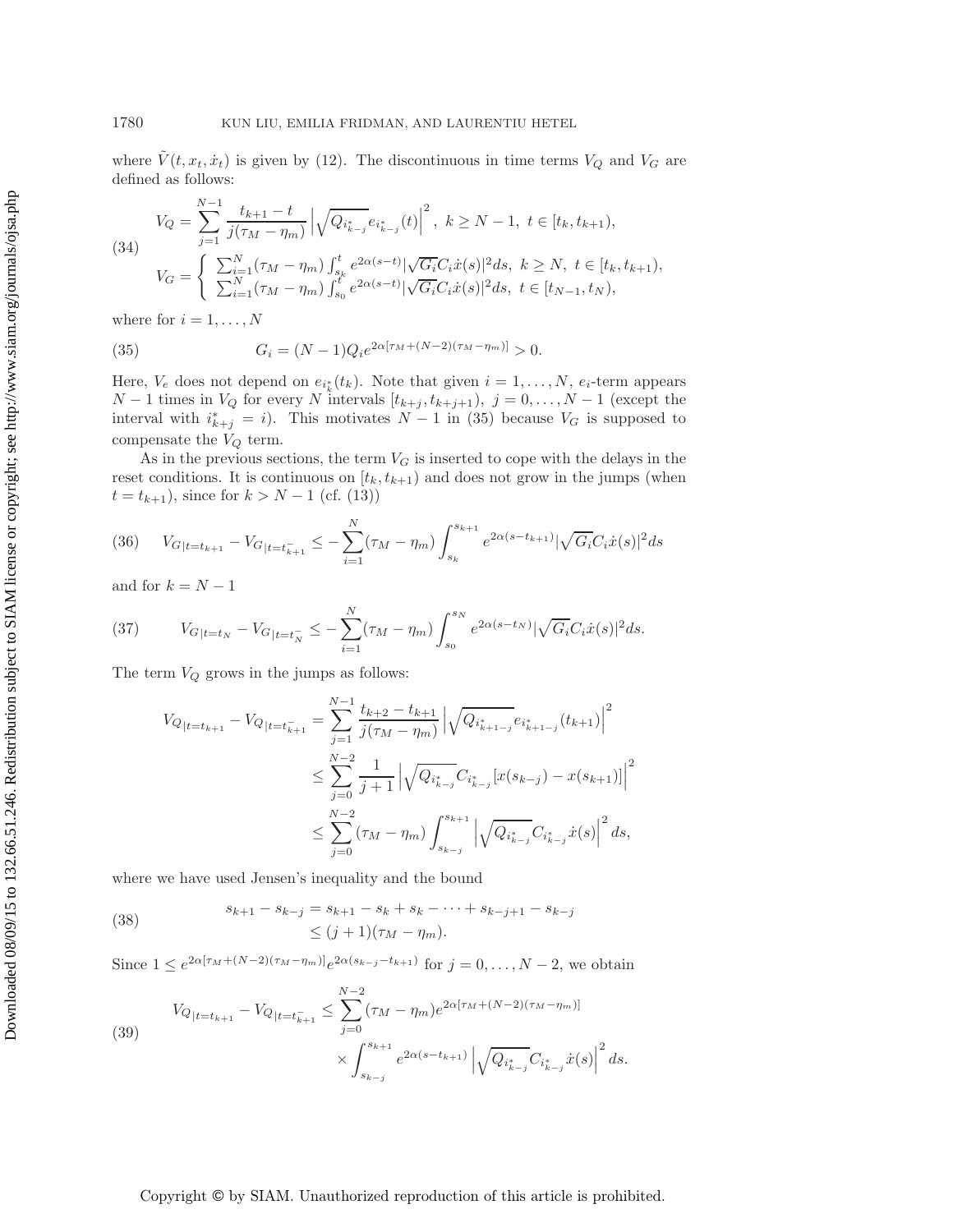<span id="page-13-1"></span>The following lemma gives sufficient conditions for the x-ISS of  $(8)$ ,  $(11)$ ,  $(32)$ . (See Appendix [B](#page-17-1) for the proof.)

<span id="page-13-3"></span>LEMMA 5.1. *If there exist positive constants*  $\alpha$ ,  $b$ , and  $V_e(t)$  of [\(33\)](#page-11-3) such that *along* [\(8\)](#page-3-2) *the inequality* [\(28\)](#page-10-4) *is satisfied for*  $k \geq N - 1$ *, then the following bound holds along the solutions of*  $(8)$ ,  $(11)$ ,  $(32)$ :

(40)  

$$
V_e(t_{k+1}) \le e^{-2\alpha(t_{k+1}-t_{N-1})} V_e(t_{N-1}) + \Psi_{k+1}
$$

$$
+ b\Delta^2 \int_{t_{N-1}}^{t_{k+1}} e^{-2\alpha(t_{k+1}-s)} ds, \ k \ge N-1,
$$

*where*

(41)  
\n
$$
\Psi_{k+1} = -(\tau_M - \eta_m) e^{2\alpha[\tau_M + (N-2)(\tau_M - \eta_m)]}
$$
\n
$$
\times \left[ \sum_{j=0}^{N-3} (N-2-j) \int_{s_{k-j-1}}^{s_{k+1}} e^{2\alpha(s-t_{k+1})} \left| \sqrt{Q_{i_{k-j}^*}} C_{i_{k-j}^*} \dot{x}(s) \right|^2 ds \right. \\
\left. + (N-1) \int_{s_k}^{s_{k+1}} e^{2\alpha(s-t_{k+1})} \left| \sqrt{Q_{i_{k+1}^*}} C_{i_{k+1}^*} \dot{x}(s) \right|^2 ds \right] \le 0.
$$

<span id="page-13-2"></span>*Moreover, for all*  $t \ge t_{N-1}$ 

(42)  

$$
V(t, x_t, \dot{x}_t) \le e^{-2\alpha(t - t_{N-1})} V_e(t_{N-1}) + \frac{b}{2\alpha} \Delta^2,
$$

$$
V_e(t_{N-1}) = V(t_{N-1}, x_{t_{N-1}}, \dot{x}_{t_{N-1}}) + \sum_{i=1}^N |\sqrt{Q_i} e_i(t_{N-1})|^2.
$$

*The latter inequality guarantees the x-ISS of* [\(8\)](#page-3-2), [\(11\)](#page-5-1), [\(32\)](#page-11-2) *for*  $t \ge t_{N-1}$ *.* 

By using Lemma [5.1,](#page-13-1) arguments of Theorem [3.2,](#page-9-0) and the fact that for  $j =$  $1,\ldots N-1$ 

$$
\frac{d}{dt}\frac{t_{k+1}-t}{j(\tau_M-\eta_m)}=-\frac{1}{j(\tau_M-\eta_m)}\leq -\frac{1}{(N-1)(\tau_M-\eta_m)},
$$

<span id="page-13-0"></span>we arrive at the the following result.

THEOREM 5.2. *Given*  $0 \le \eta_m < \tau_M$  and  $\alpha > 0$ , assume that there exist positive *scalar* b,  $n \times n$  *matrices*  $P > 0$ ,  $S_0 > 0$ ,  $R_0 > 0$ ,  $S_1 > 0$ ,  $R_1 > 0$ ,  $S_{12}$  and  $n_i \times n_i$ *matrices*  $Q_i > 0$  ( $i = 1, ..., N$ ) *such that* [\(22\)](#page-9-1) *and* [\(23\)](#page-9-2) *are feasible with*  $U_i = \frac{Q_i}{N-1}$ , *where*  $G_i$  *is given by* [\(35\)](#page-12-0). Then for  $N > 2$  *solutions of the hybrid system,* [\(8\)](#page-3-2), [\(11\)](#page-5-1), [\(32\)](#page-11-2) *satisfy the bound* [\(42\)](#page-13-2) *with*  $V(t, x_t, \dot{x}_t)$  *given by* [\(33\)](#page-11-3), *meaning* x-ISS for  $t \ge t_{N-1}$ . For  $N = 2$  solutions of the hybrid system,  $(8)$ – $(10)$   $((8), (9), (11))$  $((8), (9), (11))$  $((8), (9), (11))$  $((8), (9), (11))$  $((8), (9), (11))$  *satisfy the bound* [\(17\)](#page-7-5)*, meaning* x-ISS (for  $t \ge t_0$ ). Moreover, if the above LMIs are feasible with  $\alpha = 0$ , *then the solution bounds hold with a small enough*  $\alpha_0 > 0$ *.* 

*Remark* 5.3. Let  $N = 2$  and compare the number of scalar decision variables of the resulting LMIs under different protocols. The conditions of Theorem [5.2](#page-13-0) are essentially simpler than those in [\[19\]](#page-20-12) and lead to complementary results compared to the conditions in [\[19\]](#page-20-12) (see the examples below). See Table [1](#page-14-2) for the complexity of the LMI conditions under different protocols.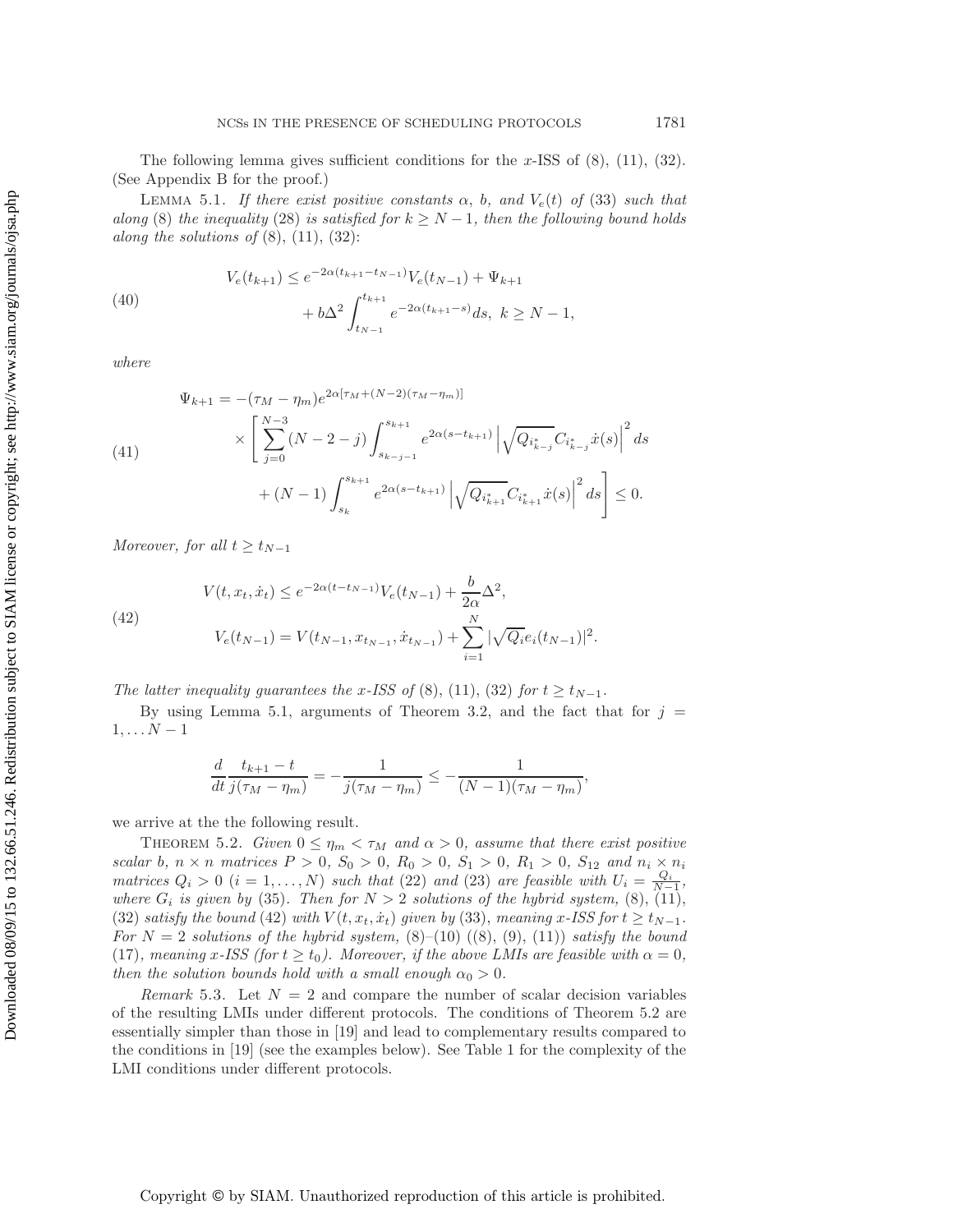### 1782 KUN LIU, EMILIA FRIDMAN, AND LAURENTIU HETEL

<span id="page-14-2"></span>

| TABLE 1                                                                                                            |  |  |  |  |  |  |  |  |  |  |
|--------------------------------------------------------------------------------------------------------------------|--|--|--|--|--|--|--|--|--|--|
| The numerical complexity of stability conditions under different protocols (for $y_1, y_2 \in \mathbb{R}^{n/2}$ ). |  |  |  |  |  |  |  |  |  |  |

| Method               | Decision variables | Number and order of LMIs    |
|----------------------|--------------------|-----------------------------|
| [19] (RR)            | $8.5n^2 + 2.5n$    | two of $6n \times 6n$ ,     |
|                      |                    | two of $3n\times 3n$        |
| Theorem 3.2 (TOD)    | $4.25n^2 + 4n$     | two of $5.5n \times 5.5n$ , |
|                      |                    | two of $2n \times 2n$       |
| Theorem 5.2 (TOD/RR) | $3.75n^2 + 3n$     | two of $5.5n \times 5.5n$ , |
|                      |                    | one of $2n \times 2n$       |

<span id="page-14-1"></span>*Remark* 5.4. For  $N = 2$  and  $\alpha = 0$ , the LMIs of Theorem [3.2](#page-9-0) are more restrictive than those of Theorem [5.2:](#page-13-0) [\(15\)](#page-7-1) of Theorem [3.2](#page-9-0) yields  $(N-1)U_i < Q_i < G_i$ , whereas in Theorem [5.2](#page-13-0) we have  $(N-1)^2U_i = (N-1)Q_i = G_i$  that leads to larger  $U_i$  for the same  $G_i$ . The latter helps for the feasibility of [\(23\)](#page-9-2), where  $U_i > 0$  appears on the main diagonal only (with minus). However, Theorem [3.2](#page-9-0) achieves ISS with respect to the full state col{x, e} and provides the solution bounds for  $t \ge t_0$ , while Theorem [5.2](#page-13-0) guarantees only x-ISS.

Note that Theorem [5.2](#page-13-0) under RR protocol guarantees the boundedness of  $e$  as well. From [\(38\)](#page-12-1) and  $s_0 = 0$ , it follows that  $s_{N-1} - s_0 \leq (N-1)(\tau_M - \eta_m)$ . Due to [\(3\)](#page-2-0), we have  $t_N \leq s_{N-1} + \tau_M \leq N\tau_M$ . Moreover,  $e(t_N)$  in [\(32\)](#page-11-2) depends on  $x(0),...,x(t_N - \eta_N)$ . Therefore, relations [\(32\)](#page-11-2) yield

$$
|e_i(t)|^2 \le c'sup_{\theta \in [-N\tau_M,0]} |x(t+\theta)|^2, \ t \ge t_N
$$

with some  $c' > 0$ , which together with [\(42\)](#page-13-2) imply

$$
|e_i(t)|^2 \le c'' [e^{-2\alpha(t-t_{N-1})} V_e(t_{N-1}) + \Delta^2]
$$

<span id="page-14-3"></span>for some  $c'' > 0$  and all  $t \ge t_N + N\tau_M$ .

*Remark* 5.5. The LMIs of Theorems [3.2](#page-9-0) and [5.2](#page-13-0) are affine in the system matrices. Therefore, in the case of system matrices from an uncertain time-varying polytope

$$
\Omega = \sum_{j=1}^{M} g_j(t)\Omega_j, \quad 0 \le g_j(t) \le 1,
$$
  

$$
\sum_{j=1}^{M} g_j(t) = 1, \quad \Omega_j = \begin{bmatrix} A^{(j)} & B^{(j)} & D^{(j)} \end{bmatrix}
$$

,

where  $g_j$ ,  $j = 1, \ldots, M$ , are uncertain time-varying parameters, one has to solve these LMIs simultaneously for all the M vertices  $\Omega_j$ , applying the same decision matrices.

#### <span id="page-14-0"></span>**6. Examples.**

**6.1. Example 1: Uncertain inverted pendulum.** Consider an inverted pendulum mounted on a small car. We focus on the stability analysis in the absence of disturbance. Following [\[15\]](#page-20-22), we assume that the friction coefficient between the air and the car,  $f_c$ , and the air and the bar,  $f_b$ , are not exactly known and time-varying:  $f_c(t) \in [0.15, 0.25]$  and  $f_b(t) \in [0.15, 0.25]$ . The linearized model can be written as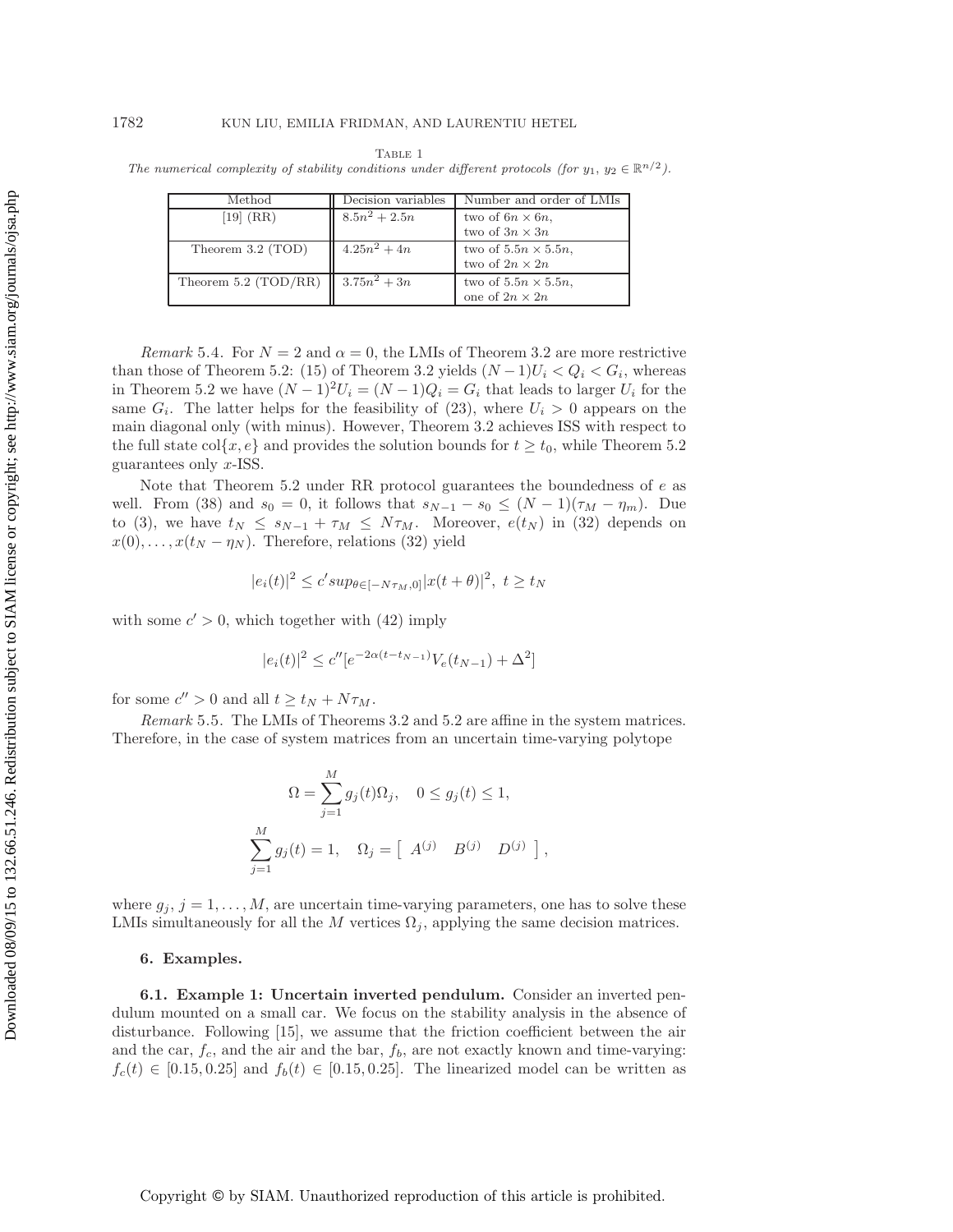<span id="page-15-0"></span>TABLE 2 Example 1 ( $N = 2$ ): maximum value of  $\tau_M = \text{MATI} + \text{MAD}$ .

| $\tau_M$<br>$\eta_m$   |       | 0.005 | 0.01  | 0.02  | 0.04  | Decision<br>variables |
|------------------------|-------|-------|-------|-------|-------|-----------------------|
| $19 \mid (RR)$         | 0.023 | 0.026 | 0.029 | 0.035 | 0.046 | 146                   |
| Theorem 3.2 (TOD)      | 0.014 | 0.018 | 0.022 | 0.029 | 0.044 | 84                    |
| Theorem $5.2$ (TOD/RR) | 0.025 | 0.028 | 0.031 | 0.036 | 0.047 | 72                    |

[\(1\)](#page-1-0), where the matrices  $A = E^{-1}A_f$  and  $B = E^{-1}B_0$  are determined from

$$
E = \begin{bmatrix} 1 & 0 & 0 & 0 \\ 0 & 1 & 0 & 0 \\ 0 & 0 & 3/2 & -1/4 \\ 0 & 0 & -1/4 & 1/6 \end{bmatrix},
$$
  
\n
$$
A_f = \begin{bmatrix} 0 & 0 & 1 & 0 \\ 0 & 0 & 0 & 1 \\ 0 & 0 & -(f_c + f_b) & f_b/2 \\ 0 & 5/2 & f_b/2 & -f_b/3 \end{bmatrix} \text{ and } B_0 = \begin{bmatrix} 0 \\ 0 \\ 1 \\ 0 \end{bmatrix}.
$$

Here, A belongs to uncertain polytope, defined by four vertices corresponding to  $f_c/f_b = 0.15$  and  $f_c/f_b = 0.25$ . The pendulum can be stabilized by a state feedback  $u(t) = Kx(t)$ , where  $x = [x_1, x_2, x_3, x_4]^T$  with the gain

(43) 
$$
K = [11.2062 - 128.8597 \ 10.7823 - 22.2629].
$$

In this model,  $x_1$  and  $x_2$  represent cart position and velocity, whereas  $x_3$ ,  $x_4$  represent pendulum angle from vertical and its angular velocity, respectively. In practice,  $x_1, x_2$ and  $x_3, x_4$  (presenting spatially distributed components of the state of the pendulumcart system) are not accessible simultaneously. Suppose that the state variables are not accessible simultaneously. Consider first  $N = 2$  and

<span id="page-15-1"></span>
$$
C_1 = \left[ \begin{array}{rrr} 1 & 0 & 0 & 0 \\ 0 & 1 & 0 & 0 \end{array} \right], \ C_2 = \left[ \begin{array}{rrr} 0 & 0 & 1 & 0 \\ 0 & 0 & 0 & 1 \end{array} \right].
$$

The applied controller gain  $K$  has the following blocks:

 $K_1 = \begin{bmatrix} 11.2062 & -128.8597 \end{bmatrix}, K_2 = \begin{bmatrix} 10.7823 & -22.2629 \end{bmatrix}.$ 

For the values of  $\eta_m$  given in Table [2,](#page-15-0) we apply Theorems [3.2](#page-9-0) and [5.2](#page-13-0) with  $\alpha = 0$ ,  $b = 0$  via Remark [5.5](#page-14-3) and find the maximum values of  $\tau_M = \text{MATI} + \text{MAD}$  that preserve the stability of the hybrid system  $(8)-(9)$  $(8)-(9)$  $(8)-(9)$  with  $\omega(t) = 0$  with respect to x. From Table [2,](#page-15-0) it is observed that under the TOD or RR protocol the conditions of Theorem [5.2](#page-13-0) possess fewer decision variables and stabilize the system for larger  $\tau_M$ than the results in [\[19\]](#page-20-12) under the RR protocol. Moreover, when  $\eta_m > \frac{\tau_M}{2}(\eta_m =$ 0.02, 0.04), our method is still feasible. (Communication delays are larger than the sampling intervals.) The computational time for solving the LMIs (in seconds) under the TOD protocol is essentially less than that under the RR protocol in [\[19\]](#page-20-12) (till 36% decrease).

Consider next  $N = 4$ , where  $C_1, \ldots, C_4$  are the rows of  $I_4$  and  $K_1, \ldots, K_4$  are the entries of K given by [\(43\)](#page-15-1). Here, the maximum values of  $\tau_M$  that preserve the stability of [\(8\)](#page-3-2)–[\(9\)](#page-4-0) with  $\omega(t) = 0$  with respect to x are given in Table [3.](#page-16-0) Also, here Theorem [5.2](#page-13-0) leads to less conservative results than Theorem [3.2.](#page-9-0)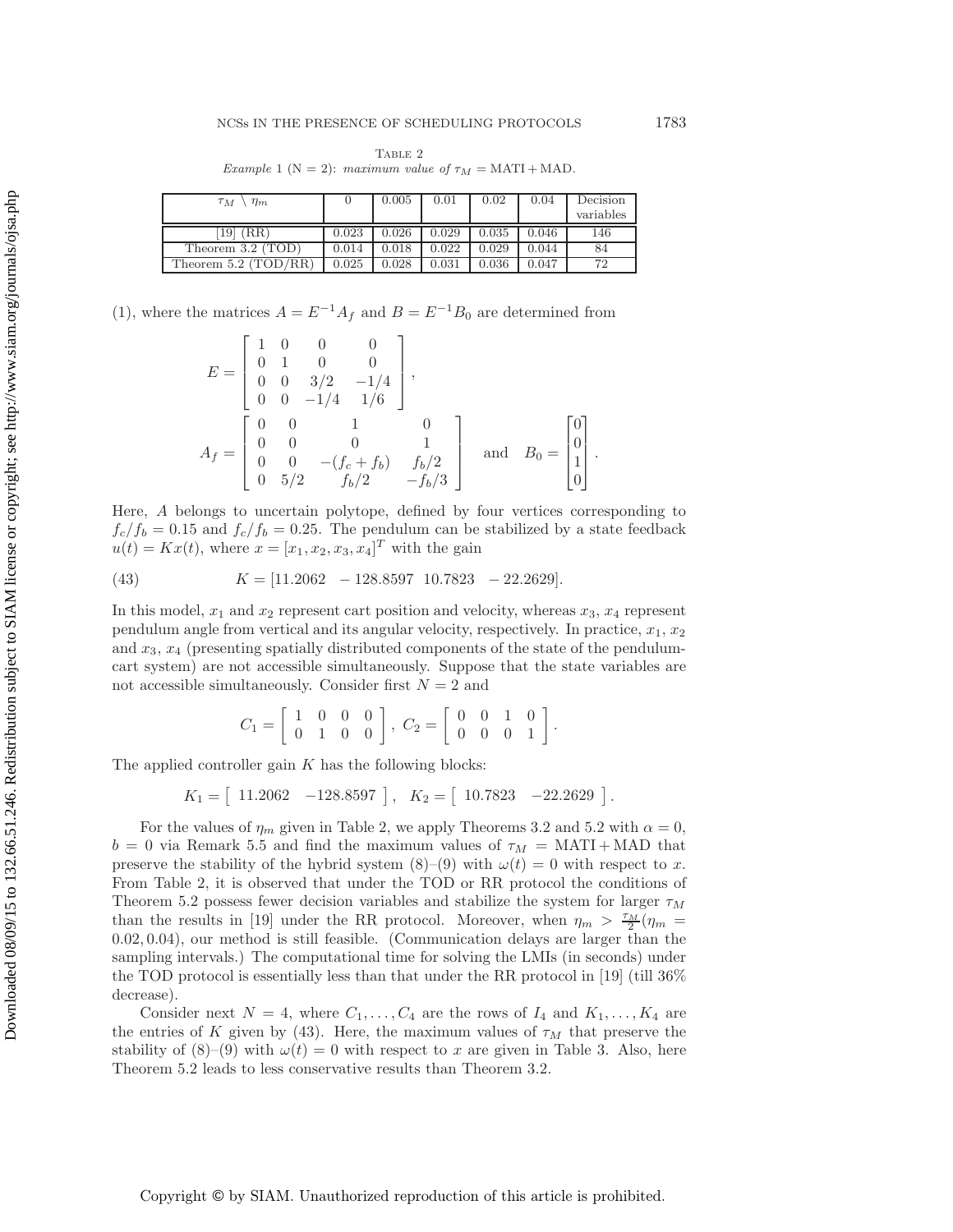<span id="page-16-0"></span> ${\bf Table~3}$ Example 1 ( $N = 4$ ): maximum value of  $\tau_M = \text{MATI} + \text{MAD}$ .

| $T_{M}$<br>$\eta_m$ |       | 0.01  |
|---------------------|-------|-------|
| Theorem 3.2 (TOD)   | 0.003 | 0.012 |
| Theorem $5.2$ (RR)  | 0.006 | 0.015 |

<span id="page-16-1"></span>TABLE 4 Example 2: maximum value of  $\tau_M = \text{MATI} + \text{MAD}$  for different  $\eta_m$ .

| $\tau_M$<br>$\eta_m$   |        | 0.004  | 0.01  | 0.02  | 0.03  | 0.04  |
|------------------------|--------|--------|-------|-------|-------|-------|
| $17$ $(MAD = 0.004)$   | 0.0108 | 0.0133 |       |       |       |       |
| $[6] (MAD = 0.03)$     | 0.069  | 0.069  | 0.069 | 0.069 | 0.069 |       |
| Theorem 3.2 (TOD)      | 0.019  | 0.022  | 0.027 | 0.034 | 0.042 | 0.050 |
| Theorem $5.2$ (TOD/RR) | 0.035  | 0.037  | 0.041 | 0.047 | 0.053 | 0.059 |
| (RR)<br>19             | 0.042  | 0.044  | 0.048 | 0.053 | 0.058 | 0.063 |

**6.2. Example 2: Batch reactor.** We illustrate the efficiency of the given conditions on the example of a batch reactor under the dynamic output feedback (see, e.g.,  $[17]$ , where  $N = 2$  and

$$
A = \begin{bmatrix} 1.380 & -0.208 & 6.715 & -5.676 \\ -0.581 & -4.2902 & 0 & 0.675 \\ 1.067 & 4.273 & -6.654 & 5.893 \\ 0.048 & 4.273 & 1.343 & -2.104 \end{bmatrix},
$$

$$
B = \begin{bmatrix} 0 & 0 \\ 5.679 & 0 \\ 1.136 & -3.146 \\ 1.136 & 0 \end{bmatrix}, C = \begin{bmatrix} C_1 \\ C_2 \end{bmatrix} = \begin{bmatrix} 1 & 0 & 1 & -1 \\ 0 & 1 & 0 & 0 \\ 0 & 1 & 0 & 0 \\ 0 & 0 & 0 & 0 \end{bmatrix},
$$

$$
\begin{bmatrix} A_c & B_c \\ C_c & D_c \end{bmatrix} = \begin{bmatrix} 0 & 0 & 0 & 1 \\ 0 & 0 & 1 & 0 \\ -2 & 0 & 0 & -2 \\ 0 & 8 & 5 & 0 \end{bmatrix}.
$$

For the values of  $\eta_m$  given in Table [4,](#page-16-1) we apply Theorems [3.2](#page-9-0) and [5.2](#page-13-0) with  $\alpha = 0$ ,  $b = 0$  and find the maximum values of  $\tau_M = \text{MATI} + \text{MAD}$  that preserve the stability of the hybrid system  $(8)-(9)$  $(8)-(9)$  $(8)-(9)$  with  $\omega(t) = 0$  with respect to x. From Table [4,](#page-16-1) it is seen that the results of our method essentially improve the results in [\[17\]](#page-20-9), and are more conservative than those obtained via the discrete-time approach. Recently, in [\[2\]](#page-19-1), the same result  $\tau_M = 0.035$  as ours in Theorem [5.2](#page-13-0) for  $\eta_m = 0$ , MAD = 0.01 has been achieved. In [\[2\]](#page-19-1), the sum of squares method is developed in the framework of hybrid system approach. We note that the sum of squares method has not been applied yet to ISS. Moreover, our conditions are simple LMIs with a fewer decision variables. When  $\eta_m > \frac{\tau_M}{2}(\eta_m = 0.03, 0.04)$ , our method is still feasible. (Communication delays are larger than the sampling intervals.) The computational time under the TOD protocol is essentially less than that under RR protocol in [\[19\]](#page-20-12) (till 32% decrease).

**7. Conclusions.** In this paper, a time-delay approach has been developed for the ISS of NCS with scheduling protocols, variable transmission delays, and variable sampling intervals. A unified hybrid system model with time-varying delays in the continuous dynamics and in the reset equations is introduced for the closed-loop system under both TOD and RR protocols, and a new Lyapunov–Krasovskii method is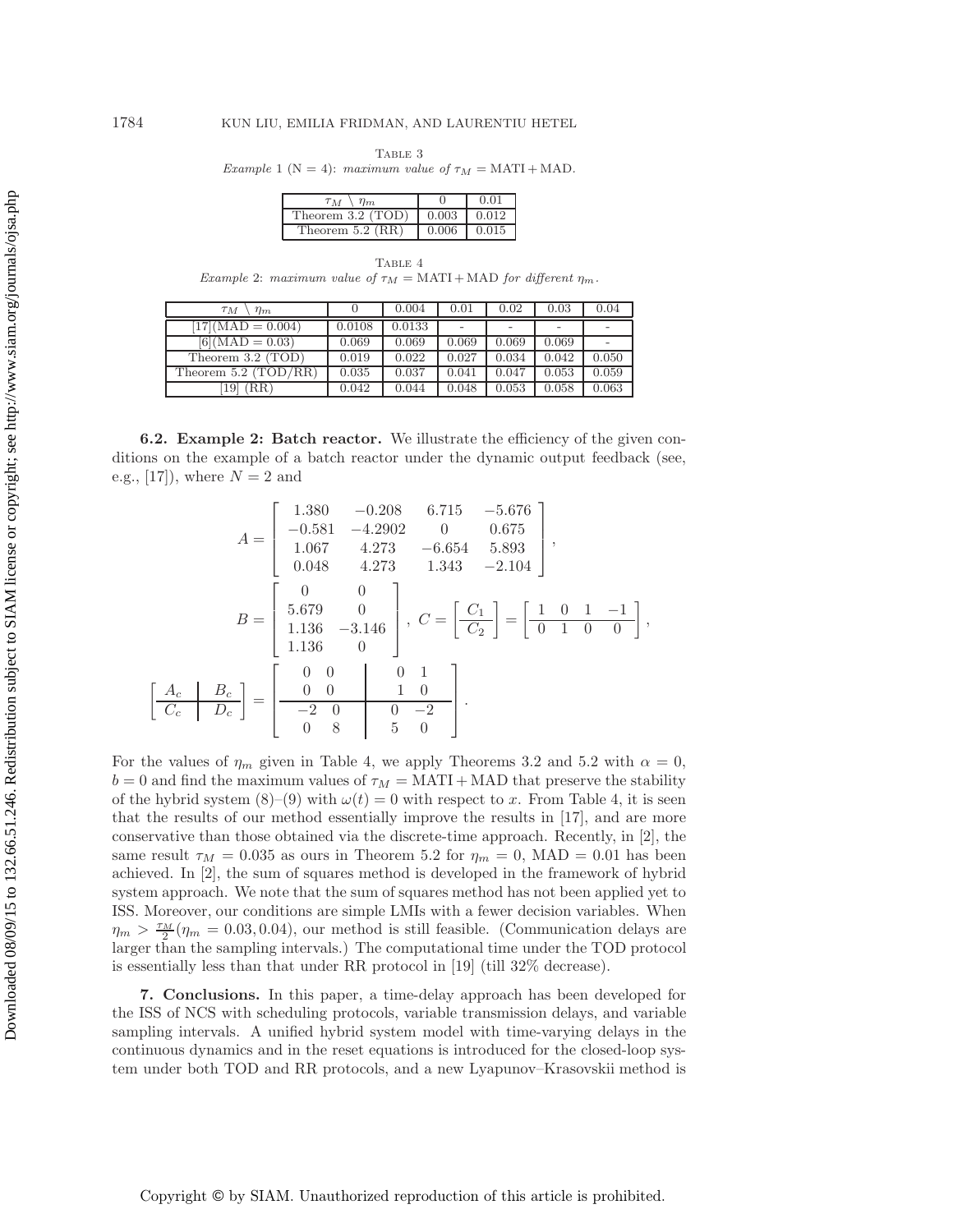developed. The ISS conditions of the delayed hybrid system are derived in terms of LMIs. Differently from the existing (hybrid and discrete-time) methods on the stabilization of NCS with scheduling protocols, the time-delay approach allows nonsmall network-induced delay. Future work will involve consideration of more general NCS models, including quantization and scheduling protocols for the actuator nodes.

## <span id="page-17-0"></span>**Appendix A. Proof of Theorem [3.2.](#page-9-0)**

*Proof.* Consider  $t \in [t_k, t_{k+1}), k \in \mathbb{Z}_+$  and define  $\xi_i(t) = \text{col}\{x(t), x(t-\eta_m), x(t-\eta_m)\}$  $\tau(t), x(t - \tau_M), \bar{\xi}_i(t), \omega(t) \}, i = 1, ..., N$ , where

$$
\bar{\xi}_i(t) = \text{col}\{e_2(t), \dots, e_N(t)\}, \ i = 1,\n\bar{\xi}_i(t) = \text{col}\{e_1(t), \dots, e_{N-1}(t)\}, \ i = N,\n\bar{\xi}_i(t) = \text{col}\{e_1(t), \dots, e_j(t)|_{j \neq i}, \dots, e_N(t)\}, \ i = 2, \dots, N-1.
$$

Let  $i_k^* = i \in \mathbb{N}$ . Differentiating  $V_e(t)$  along [\(8\)](#page-3-2) and applying Jensen's inequality, we have

$$
\eta_m \int_{t-\eta_m}^t \dot{x}^T(s) R_0 \dot{x}(s) ds \n\geq \int_{t-\eta_m}^t \dot{x}^T(s) ds R_0 \int_{t-\eta_m}^t \dot{x}(s) ds \n= \xi_i^T(t) (F_2^i)^T R_0 F_2^i \xi_i(t), \n- (\tau_M - \eta_m) \int_{t-\tau_M}^{t-\eta_m} \dot{x}^T(s) R_1 \dot{x}(s) ds \n= -(\tau_M - \eta_m) \int_{t-\tau(t)}^{t-\eta_m} \dot{x}^T(s) R_1 \dot{x}(s) ds - (\tau_M - \eta_m) \int_{t-\tau_M}^{t-\tau(t)} \dot{x}^T(s) R_1 \dot{x}(s) ds \n\leq -\frac{\tau_M - \eta_m}{\tau(t) - \eta_m} \xi_i^T(t) \Big[ [I_n \ 0_{n \times n}] F^i \Big]^T R_1 [I_n \ 0_{n \times n}] F^i \xi_i(t) \n- \frac{\tau_M - \eta_m}{\tau_M - \tau(t)} \xi_i^T(t) \Big[ [0_{n \times n} I_n] F^i \Big]^T R_1 [0_{n \times n} I_n] F^i \xi_i(t) \n\leq -\xi_i^T(t) (F^i)^T \Phi F^i \xi_i(t).
$$

The latter inequality holds if [\(22\)](#page-9-1) is feasible [\[24\]](#page-20-23). Then

$$
\dot{V}_e(t) + 2\alpha V_e(t) - \frac{1}{\tau_M - \eta_m} \sum_{l=1, l \neq i}^{N} |\sqrt{U_l} e_l(t)|^2 - 2\alpha |\sqrt{Q_i} e_i(t)|^2 - b|\omega(t)|^2
$$
  

$$
\leq \xi_i^T(t)[\Sigma_i + \Xi_i^T H \Xi_i - (F^i)^T \Phi F^i e^{-2\alpha \tau_M}]\xi_i(t) \leq 0
$$

<span id="page-17-1"></span>if  $\Sigma_i + \Xi_i^T H \Xi_i - (F^i)^T \Phi F^i e^{-2\alpha \tau_M} < 0$ , i.e., by Schur complement, if [\(23\)](#page-9-2) is feasible. Thus, due to Lemma [3.1,](#page-7-7) inequalities  $(15)$ ,  $(22)$ , and  $(23)$  imply  $(17)$ .  $\Box$ 

**Appendix B. Proof of Lemma [5.1.](#page-13-1)**

<span id="page-17-2"></span>*Proof.* Since  $|\omega(t)| \leq \Delta$ , [\(28\)](#page-10-4) implies

(44)  

$$
V(t, x_t, \dot{x}_t) \le V_e(t)
$$

$$
\le e^{-2\alpha(t - t_k)} V_e(t_k) + b\Delta^2 \int_{t_k}^t e^{-2\alpha(t - s)} ds, \ t \in [t_k, t_{k+1}).
$$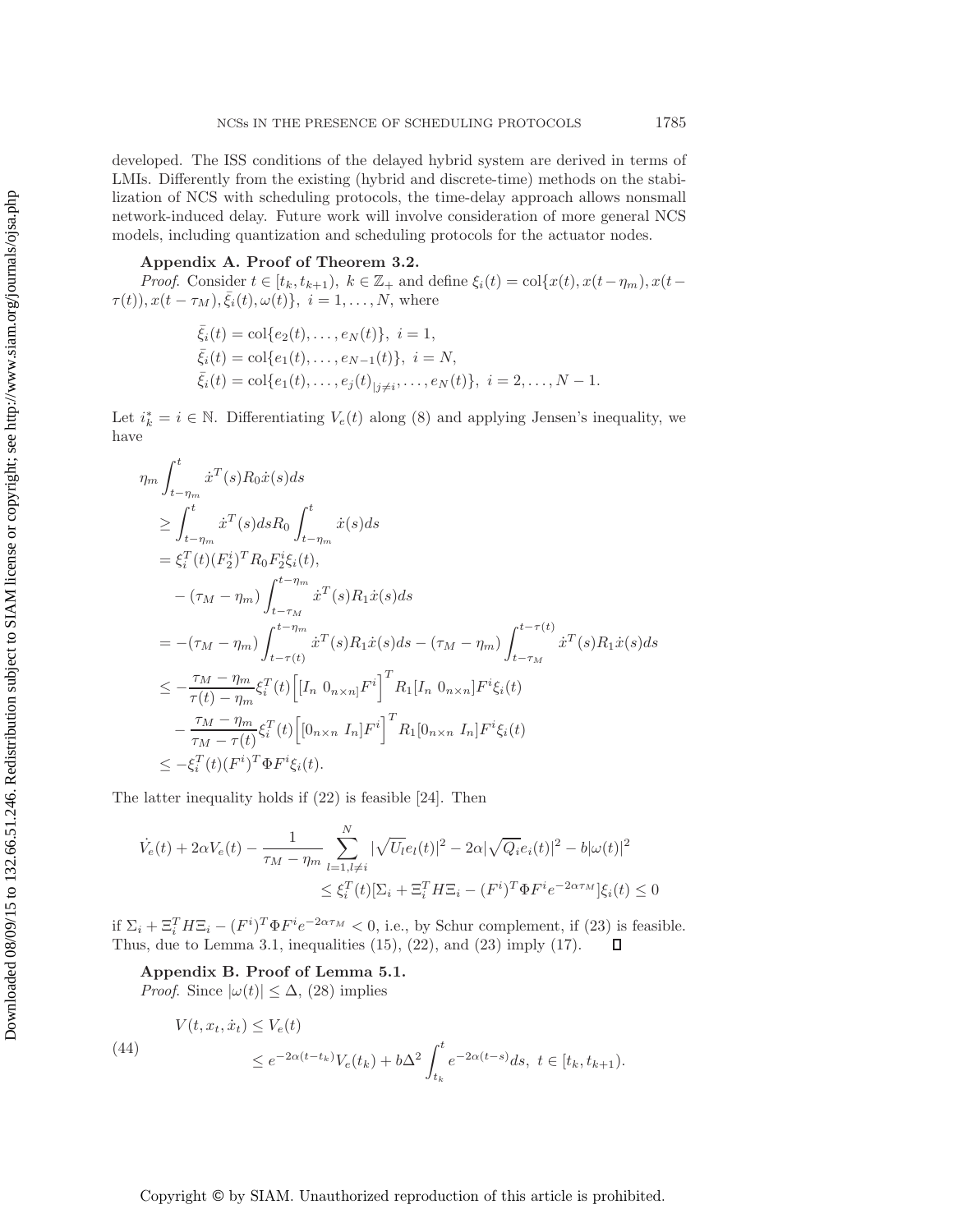<span id="page-18-0"></span>Note that  $V_e(t_{k+1}) = \tilde{V}_{|t=t_{k+1}} + V_{Q_{|t=t_{k+1}}} + V_{G_{|t=t_{k+1}}}$ . Taking into account [\(32\)](#page-11-2) and the relations  $\tilde{V}_{t=t_{k+1}} = \tilde{V}_{t=t_{k+1}}$ ,  $e(t_{k+1}) = e(t_k)$ , we obtain due to [\(35\)](#page-12-0), [\(36\)](#page-12-2), and [\(39\)](#page-12-3) for  $k > N - 1$ 

$$
\Theta_{k+1} \stackrel{\Delta}{=} V_e(t_{k+1}) - V_e(t_{k+1}^-)
$$
  
\n
$$
= [V_Q + V_G]_{t=t_{k+1}} - [V_Q + V_G]_{t=t_{k+1}^-}
$$
  
\n
$$
\leq (\tau_M - \eta_m) e^{2\alpha[\tau_M + (N-2)(\tau_M - \eta_m)]}
$$
  
\n(45)  
\n
$$
\left[ \sum_{j=0}^{N-2} \int_{s_{k-j}}^{s_{k+1}} e^{2\alpha(s-t_{k+1})} \left| \sqrt{Q_{i_{k-j}}^*} C_{i_{k-j}}^* \dot{x}(s) \right|^2 ds - \sum_{i=1}^N (N-1) \int_{s_k}^{s_{k+1}} e^{2\alpha(s-t_{k+1})} |\sqrt{Q_i} C_i \dot{x}(s)|^2 ds \right],
$$

whereas for  $k = N - 1$  due to [\(37\)](#page-12-4) and [\(39\)](#page-12-3)

$$
\Theta_N \leq \sum_{j=0}^{N-2} (\tau_M - \eta_m) e^{2\alpha[\tau_M + (N-2)(\tau_M - \eta_m)]}
$$
  
\n
$$
\times \int_{s_{N-1-j}}^{s_N} e^{2\alpha(s - t_N)} \left| \sqrt{Q_{i_{N-1-j}}^*} C_{i_{N-1-j}}^* \dot{x}(s) \right|^2 ds
$$
  
\n
$$
- \sum_{i=1}^N (\tau_M - \eta_m) \int_{s_0}^{s_N} e^{2\alpha(s - t_N)} |\sqrt{G_i} C_i \dot{x}(s)|^2 ds
$$
  
\n
$$
\leq -(\tau_M - \eta_m) e^{2\alpha[\tau_M + (N-2)(\tau_M - \eta_m)]} \int_{s_0}^{s_N} e^{2\alpha(s - t_N)}
$$
  
\n
$$
\times \left[ (N-2) \sum_{i=1}^N |\sqrt{Q_i} C_i \dot{x}(s)|^2 + |\sqrt{Q_i} C_i \dot{x}(s)|_{|l=i_N^*}^2 \right] ds.
$$

We will prove [\(40\)](#page-13-3) by induction. For  $k = N - 1$ , we have

$$
V_e(t_N) \leq \Theta_N + V_e(t_N^-)
$$
  
\n
$$
\leq -(\tau_M - \eta_m)e^{2\alpha[\tau_M + (N-2)(\tau_M - \eta_m)]}
$$
  
\n
$$
\times \int_{s_0}^{s_N} e^{2\alpha(s - t_N)} \left[ (N-2) \sum_{i=1}^N |\sqrt{Q_i} C_i \dot{x}(s)|^2 + |\sqrt{Q_l} C_l \dot{x}(s)|^2_{|l=i_N^*} \right] ds
$$
  
\n
$$
+ e^{-2\alpha(t_N - t_{N-1})} V_e(t_{N-1}) + b\Delta^2 \int_{t_{N-1}}^{t_N} e^{-2\alpha(t_N - s)} ds,
$$

which implies  $(40)$ .

Assume that [\(40\)](#page-13-3) holds for  $k-1$   $(k\geq N-1)$ 

$$
V_e(t_k) \le e^{-2\alpha(t_k - t_{N-1})} V_e(t_{N-1}) + \Psi_k + b\Delta^2 \int_{t_{N-1}}^{t_k} e^{-2\alpha(t_k - s)} ds.
$$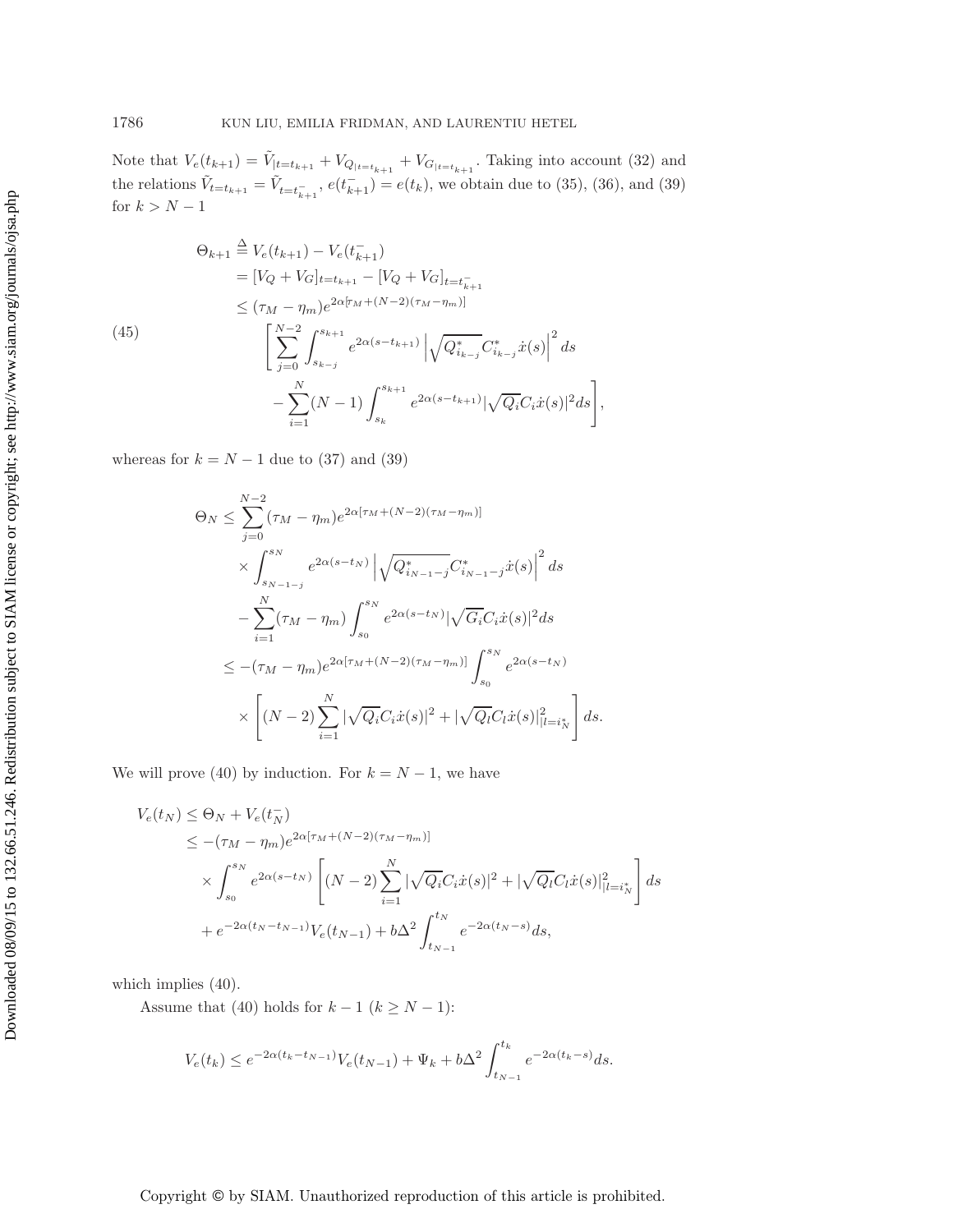Then, due to [\(44\)](#page-17-2) for  $t = t_{k+1}^-$  we obtain

$$
V_e(t_{k+1}) \leq \Theta_{k+1} + e^{-2\alpha(t_{k+1} - t_k)} \Psi_k + e^{-2\alpha(t_{k+1} - t_{N-1})} V_e(t_{N-1})
$$
  
+  $b\Delta^2 \int_{t_{N-1}}^{t_{k+1}} e^{-2\alpha(t_{k+1} - s)} ds.$ 

We have

$$
e^{-2\alpha(t_{k+1}-t_k)}\Psi_k = -(\tau_M - \eta_m)e^{2\alpha[\tau_M + (N-2)(\tau_M - \eta_m)]}
$$
  
\n
$$
\times \left[ \sum_{l=0}^{N-3} (N-2-l) \int_{s_{k-l-2}}^{s_k} e^{2\alpha(s-t_{k+1})} \times \left| \sqrt{Q_{i_{k-1-l}^*}} C_{i_{k-1-l}^*} \dot{x}(s) \right|^2 ds
$$
  
\n
$$
+ (N-1) \int_{s_{k-1}}^{s_k} e^{2\alpha(s-t_{k+1})} \left| \sqrt{Q_{i_k^*}} C_{i_k^*} \dot{x}(s) \right|^2 ds \right]
$$
  
\n
$$
= -(\tau_M - \eta_m)e^{2\alpha[\tau_M + (N-2)(\tau_M - \eta_m)]}
$$
  
\n
$$
\left[ \sum_{j=0}^{N-2} (N-1-j) \times \int_{s_{k-j-1}}^{s_k} e^{2\alpha(s-t_{k+1})} \left| \sqrt{Q_{i_{k-j}^*}} C_{i_{k-j}^*} \dot{x}(s) \right|^2 ds \right].
$$

Then, taking into account [\(45\)](#page-18-0), we find

$$
\Theta_{k+1} + e^{-2\alpha(t_{k+1} - t_k)} \Psi_k
$$
\n
$$
\leq (\tau_M - \eta_m) e^{2\alpha[\tau_M + (N-2)(\tau_M - \eta_m)]}
$$
\n
$$
\times \left[ \sum_{j=0}^{N-2} \int_{s_{k-j-1}}^{s_{k+1}} e^{2\alpha(s - t_{k+1})} \left| \sqrt{Q_{i_{k-j}}^*} C_{i_{k-j}}^* \dot{x}(s) \right|^2 ds \right.
$$
\n
$$
- \sum_{i=1}^N (N-1) \int_{s_k}^{s_{k+1}} e^{2\alpha(s - t_{k+1})} |\sqrt{Q_i} C_i \dot{x}(s)|^2 ds
$$
\n
$$
- \sum_{j=0}^{N-2} (N-1-j) \int_{s_{k-j-1}}^{s_k} e^{2\alpha(s - t_{k+1})} \times \left| \sqrt{Q_{i_{k-j}}^*} C_{i_{k-j}}^* \dot{x}(s) \right|^2 ds \right]
$$
\n
$$
\leq -(\tau_M - \eta_m) e^{2\alpha[\tau_M + (N-2)(\tau_M - \eta_m)]}
$$
\n
$$
\times \left[ \sum_{j=0}^{N-2} (N-2-j) \int_{s_{k-j-1}}^{s_{k+1}} e^{2\alpha(s - t_{k+1})} \times \left| \sqrt{Q_{i_{k-j}}^*} C_{i_{k-j}}^* \dot{x}(s) \right|^2 ds \right.
$$
\n
$$
+ (N-1) \int_{s_k}^{s_{k+1}} e^{2\alpha(s - t_{k+1})} \left| \sqrt{Q_{i_{k+1}}^*} C_{i_{k+1}}^* \dot{x}(s) \right|^2 ds \right]
$$
\n
$$
= \Psi_{k+1},
$$

which implies  $(40)$ . Hence,  $(40)$  and  $(44)$  yield  $(42)$ .  $\Box$ 

### REFERENCES

- <span id="page-19-0"></span>[1] P. Antsaklis and J. Baillieul, Special issue on technology of networked control systems, Proc. IEEE, 95 (2007), pp. 5–8.
- <span id="page-19-1"></span>[2] N.W. Bauer, P.J.H. Maas, and W.P.M.H. Heemels, Stability analysis of networked control systems: A sum of squares approach, Automatica, 48 (2012), pp. 1514–1524.